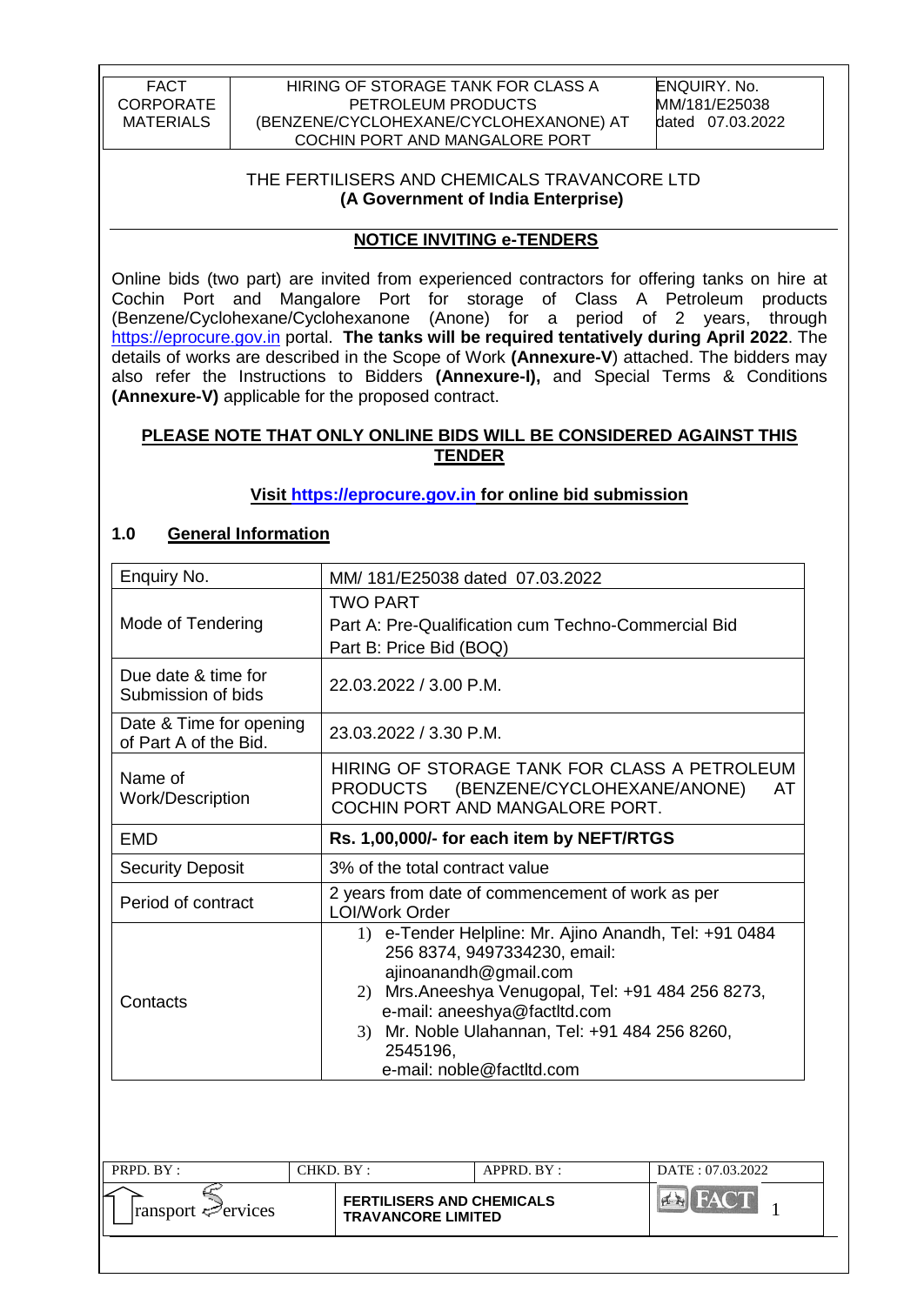### **2.0 TENDER DOCUMENTS (e-TENDER):**

Visit our website [www.fact.co.in](http://www.fact.co.in/) or Central Public Procurement Portal [https://eprocure.gov.in](https://eprocure.gov.in/) for tender documents. Bid submission shall be in electronic form through [https://eprocure.gov.in](https://eprocure.gov.in/) only. See **Annexure I** "Instructions to Bidders (e-Tender)'.

### **3.0 EVALUATION OF BIDS:**

Bids will be evaluated based on the pre-qualification criteria and other requirements stipulated in the tender enquiry.

Bidders can quote any one or more items of work as per BOQ. Evaluation of bids shall be done separately for each item of work based on individual rates (in per KL per month) obtained as above.

If there is a tie in the L1 position for any of the items of work, the tie shall be broken by obtaining revised reduced rates from the L1 bidders.

#### 4.0 **The basic storage capacity required is between 4500 to 5750 KL in one or more safe storage tanks at Cochin Port (for item no 1 of BOQ) and Mangalore Port (for item no 2 of BOQ) respectively.**

5.0 The hire charge for the basic storage capacity for 2 years shall be taken for calculating the contract value and Security Deposit to be furnished by the successful bidder.

6.0 Payment of hire charges shall be made on a monthly basis. The hire charge for a month shall be for the basic storage capacity hired, if the quantity stored is less than or equal to the same. If so required, FACT shall have the option to avail additional capacity up to 6800 KL (inclusive of basic storage capacity)**.** The hire charge for the additional storage capacity, if availed by FACT, shall be computed on a weekly basis for the maximum quantity stored in that particular week.

- 7.0 The bid shall be complete in all respects and shall be submitted as a Two Part Bid consisting of the following.
	- a. Details of tanks at Cochin Port (for item no 1 of BOQ) and Mangalore Port (for item no 2 of BOQ) owned and offered by the bidder, with safe storage capacities of each, to stock benzene/Cyclohexane/Anone. Details shall be furnished in the format attached as Annexure- III.
	- b. Copies of valid Licences / approval from statutory authorities viz. License from CCOE/PESO, clearance from Pollution Control Board etc. for storage of class "A" petroleum products.
	- c. Permission letter from Cochin Port Trust (for item no 1 of BOQ) and Mangalore Port Trust (for item no 2 of BOQ) for storing of above materials at Cochin Port/ Mangalore Port.

| d. |  | Copies of drawings, site plan etc of the offered storage facilities. |
|----|--|----------------------------------------------------------------------|
|    |  |                                                                      |

| PRPD. BY:                               | "HKD. BY :                                                    | $APPRD$ $BY$ : | DATE: 07.03.2022 |  |
|-----------------------------------------|---------------------------------------------------------------|----------------|------------------|--|
| $\lvert$ ransport $\mathcal{P}$ ervices | <b>FERTILISERS AND CHEMICALS</b><br><b>TRAVANCORE LIMITED</b> |                |                  |  |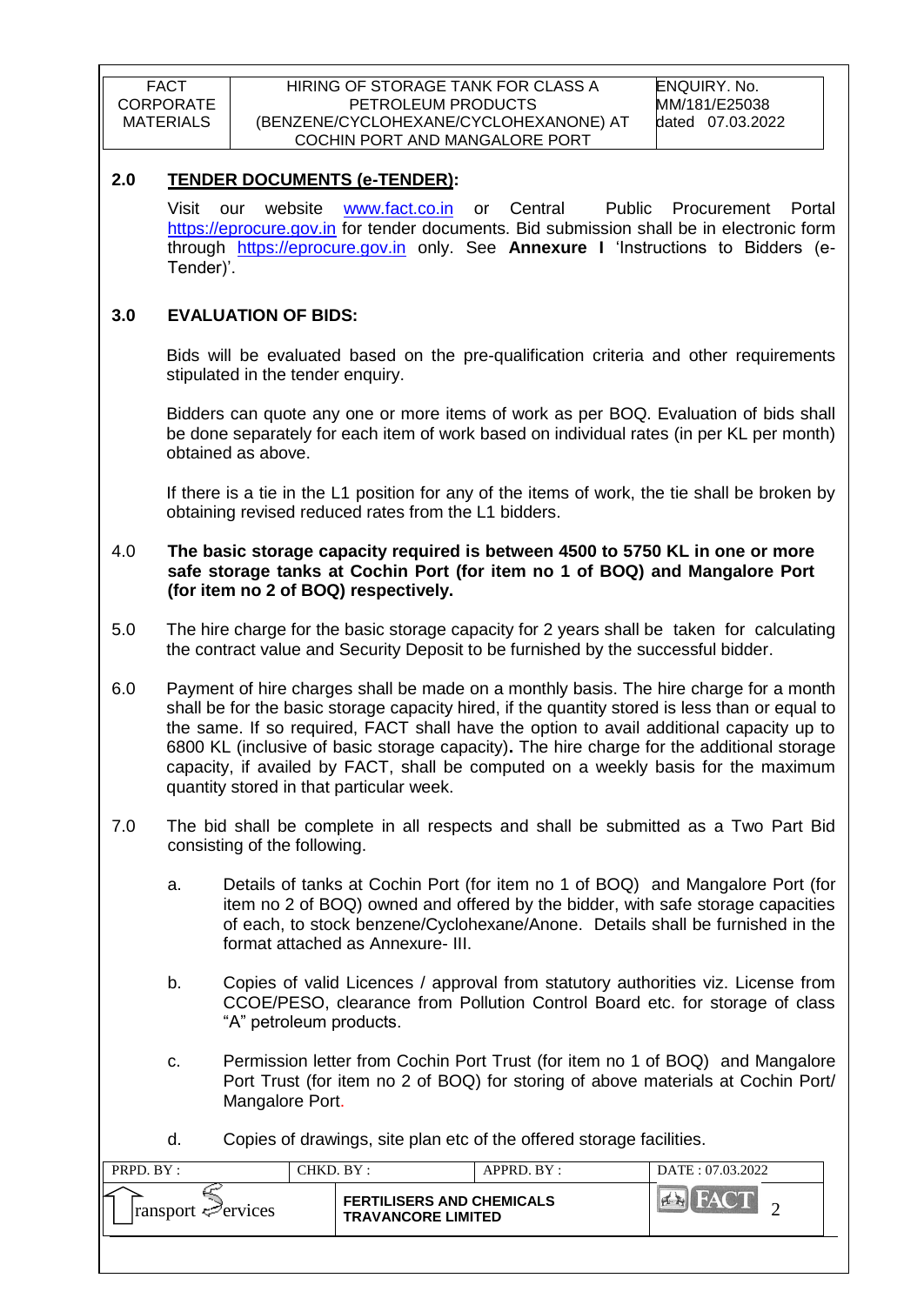e. The bidder should furnish the details regarding any ban / suspension of the activities, temporarily or permanently, by Cochin port trust (for item no 1 of BOQ) or Mangalore Port Trust (for item no 2 of BOQ) or any other agencies for receiving, storing and handling of Class A petroleum products by the bidders or in the offered installation owned/ operated by the bidders

## **8.0 RATE SHALL BE INDICATED ONLY IN THE PRICE BID.**

**PRICE BID** shall be as per format enclosed at Annexure-VII. Rates indicated in this bid shall be for **PER KL PER MONTH**. This shall be applicable only on the basic storage capacity and additional storage if availed by FACT and shall not be on the total capacity of the offered storage tanks.

### **9.0 GENERAL**

- 9.1 Bids from bidders against whom any criminal case, enquiry or investigation/report by authorities like Vigilance, CBI etc., are pending in relation with FACT or bidders who are defaulting contractors of FACT shall be disqualified and rejected.
- 9.2 FACT reserves the right to reject any or all bids without assigning any reasons whatsoever, and / or based on the past unsatisfactory performance by bidders at FACT / other PSEs / Govt. Departments. The opinion of FACT regarding the same shall be final and conclusive
- 9.3 "Integrity Pact: The bidders shall sign and submit an "Integrity Pact (IP)" to be executed between the bidder and Fertilisers and Chemicals Travancore Ltd. along with the bid as per Annexure-XII. IP shall be implemented through the following Independent External Monitor (IEM) for the bid.

 Mr. P.K. Vijayakumar, IRS (Retd), Madhavam, Vaniyan Lane, Punkunnam P.O, Thrissur – 680002 Mobile: 8547381122, E-mail address: vkmenon 78@gmail.com"

 **The Original Integrity Pact on Rs.500/- stamp paper signed by the bidder is to be sent by Post / Courier to The Assistant General Manager (T&S), Materials Department, PD Administrative Building, FACT Ltd., Udyogamandal P.O, Ernakulam-683501.** 

 **Note: In case bidders require any clarification pertaining to the tender please contact the officers at 18.6 below. "Kindly note that the Independent External Monitor should NOT be contacted for clarifications regarding the tenders."**

- 9.4 Any information on site familiarization / nature of work, if required by the bidders, can be had from Asst. General Manager- Production (Offsite) (Phone- 2568208) or any officer authorised by him.
- 9.5 For any clarification on this enquiry please contact SM (Materials)T&S-C, [Phone- 0484- 2545196, 2568260] or Asst. Manager (Materials)-T&S [Phone No.0484-256 8273],

| PRPD. BY:                       | CHKD. BY :                | $APPRD$ $RY$ :                   | DATE: 07.03.2022 |
|---------------------------------|---------------------------|----------------------------------|------------------|
| $\lvert$ ransport $\ll$ ervices | <b>TRAVANCORE LIMITED</b> | <b>FERTILISERS AND CHEMICALS</b> |                  |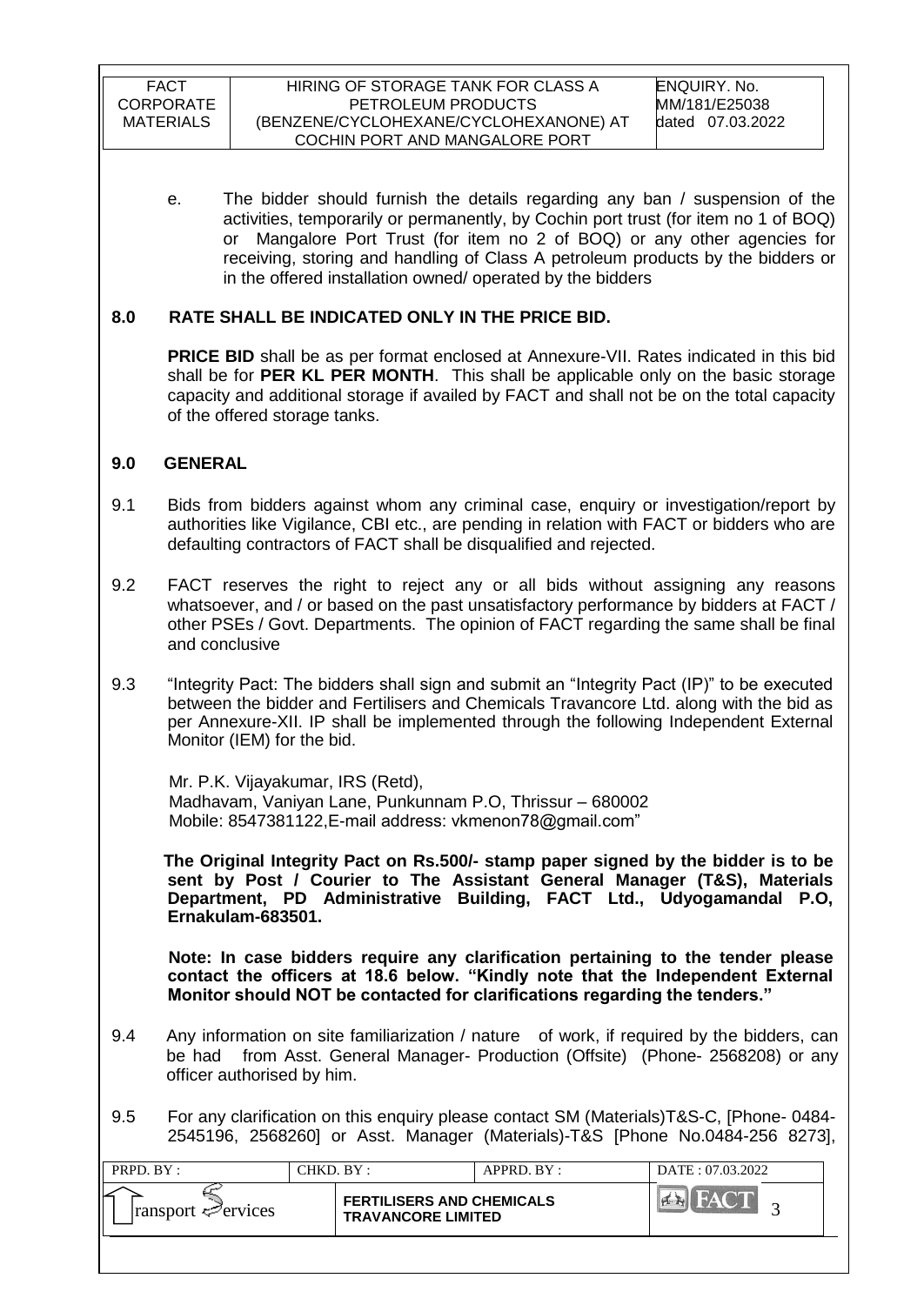#### HIRING OF STORAGE TANK FOR CLASS A PETROLEUM PRODUCTS (BENZENE/CYCLOHEXANE/CYCLOHEXANONE) AT COCHIN PORT AND MANGALORE PORT

CORPORATE MATERIALS, FACT Ltd., FACT PD Administration Building, Udyogamandal PIN-683 501.

*For The Fertilisers and Chemicals Travancore Limited*

### *SM (Materials)T&S-C*

List of Enclosures of this NIT is as follows:

| S.No | Document      | TITLE                                           | No. of<br>Pages                   |
|------|---------------|-------------------------------------------------|-----------------------------------|
| 1    | Annexure I    | Instructions to Bidders (e-Tender)              |                                   |
| 2    | Annexure II   | Pre-Qualification Criteria for bidders          | 1                                 |
| 3    | Annexure III  | Vendor data updation (Declaration) Form         | 6                                 |
| 4    | Annexure IV   | <b>Compliance Statement</b>                     | 1                                 |
| 5    | Annexure V    | Special Terms & Conditions of contract          | 5                                 |
| 6    | Annexure VI   | Un-priced copy of Price bid format              | 1                                 |
| 7    | Annexure VII  | Price bid format (BoQ)                          | Separate<br>Excel<br><b>Sheet</b> |
| 8    | Annexure VIII | Proforma of Bank Guarantee for Security Deposit | 2                                 |
| 9    | Annexure IX   | Proforma of Agreement                           | 1                                 |
| 10   | Annexure X    | <b>Integrity Pact</b>                           | 5                                 |

| PRPD. BY:                       | CHKD. BY :                                                    | $APPRD$ . BY : | DATE: 07.03.2022 |
|---------------------------------|---------------------------------------------------------------|----------------|------------------|
| $\lvert$ ransport $\ll$ ervices | <b>FERTILISERS AND CHEMICALS</b><br><b>TRAVANCORE LIMITED</b> |                |                  |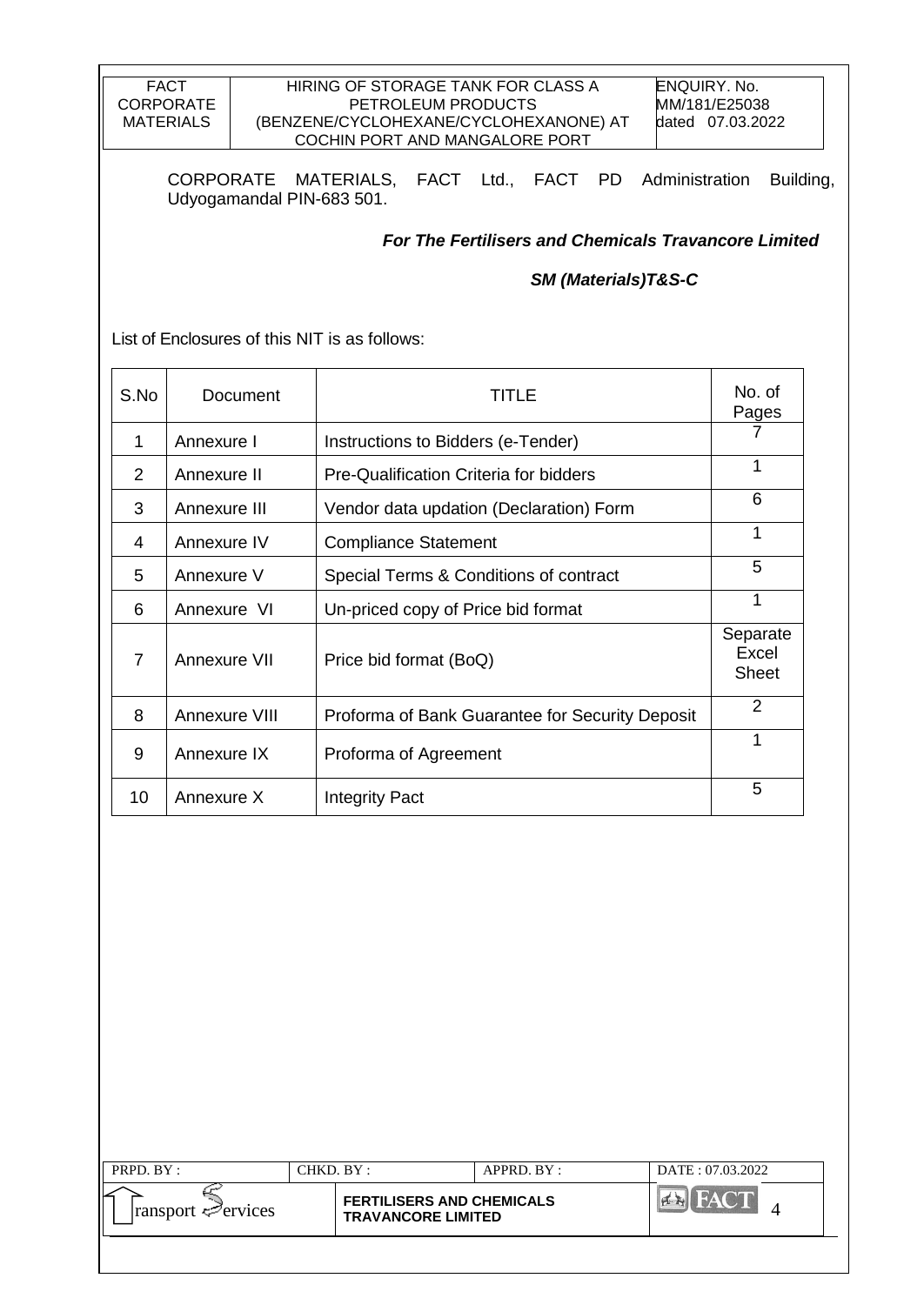#### HIRING OF STORAGE TANK FOR CLASS A PETROLEUM PRODUCTS (BENZENE/CYCLOHEXANE/CYCLOHEXANONE) AT COCHIN PORT AND MANGALORE PORT

ENQUIRY. No. MM/181/E25038 dated 07.03.2022

### **ANNEXURE – I**

## **Instructions to Bidders (OPEN e-Procurement)**

- 1.0 Bidders shall study carefully the complete tender documents viz. NIT with Prequalification criteria, Instructions to Bidders (ANNEXURE-I), Technical Procurement Specifications if any, Terms & Conditions and any other documents forming part of this tender attached herewith. All conditions set out there in shall be binding on the bidders unless conflicting with any conditions expressly stated by FACT while accepting any bid in the event of such acceptance. One signed and scanned copy of the above documents shall accompany their online bids signifying their acceptance of the same. Bidder shall also submit along with his bid Vendor data updation (Declaration) Form, Check list (If applicable) and Compliance Statement duly filled with all details required therein and also attach supporting documents as required.
- 2.0 Before submitting the bid, the bidder shall familiarise himself about the details of the work, operating conditions during different seasons of year, etc., collect all necessary data regarding the facilities available at various points indicated in Special Terms and Conditions, applicable timings, routes etc., and satisfy himself on all aspects relating to this work which he has to handle and execute for the full contract period and shall make due provisions in his rates for any contingency or difficulty involved in the work covered by this enquiry. Claiming lack of knowledge shall not be a reason for exoneration of the bidder of his contractual obligations, if the contract is awarded to him or for demand for increase in rate.
- 3.0 Offers against this NIT shall be submitted online on e-Tendering portal [https://eprocure.gov.in,](https://eprocure.gov.in/) with valid digital signature certificate. Offers submitted on any other platform or in any other mode or including e-mails, physical submission of offers etc. SHALL NOT be accepted.
- 3.1 The bidders are requested to register themselves on the above website with their valid digital signature certificate, if not done already. It is mandatory for bidder to have valid digital signature certificate (Class II or Class III) issued by any of the Certifying Authority approved by Govt. of India for participating in the tender. The digital signature certificate shall be arranged by the bidder at his cost. Bidders may refer **Bidders Manual Kit**  available on the above website for detailed information and instructions for registration, bid submission etc.
- 3.2 The documents, if any, which necessarily have to be submitted in originals if specified specifically in the enquiry documents, shall be submitted offline. However scanned copies of such documents shall be uploaded along with the offer submitted online.
- 3.3 The cover (s) containing the documents in original etc. to be submitted offline as required in the enquiry documents shall be duly superscribed with enquiry No., due date of enquiry, bidder"s name & address and contact details. The documents shall be submitted to the following on or before the due date :

| PRPD. BY:                       | CHKD. BY: |                                                               | APPRD. BY: | DATE: 07.03.2022 |
|---------------------------------|-----------|---------------------------------------------------------------|------------|------------------|
| $\lvert$ ransport $\ll$ ervices |           | <b>FERTILISERS AND CHEMICALS</b><br><b>TRAVANCORE LIMITED</b> |            |                  |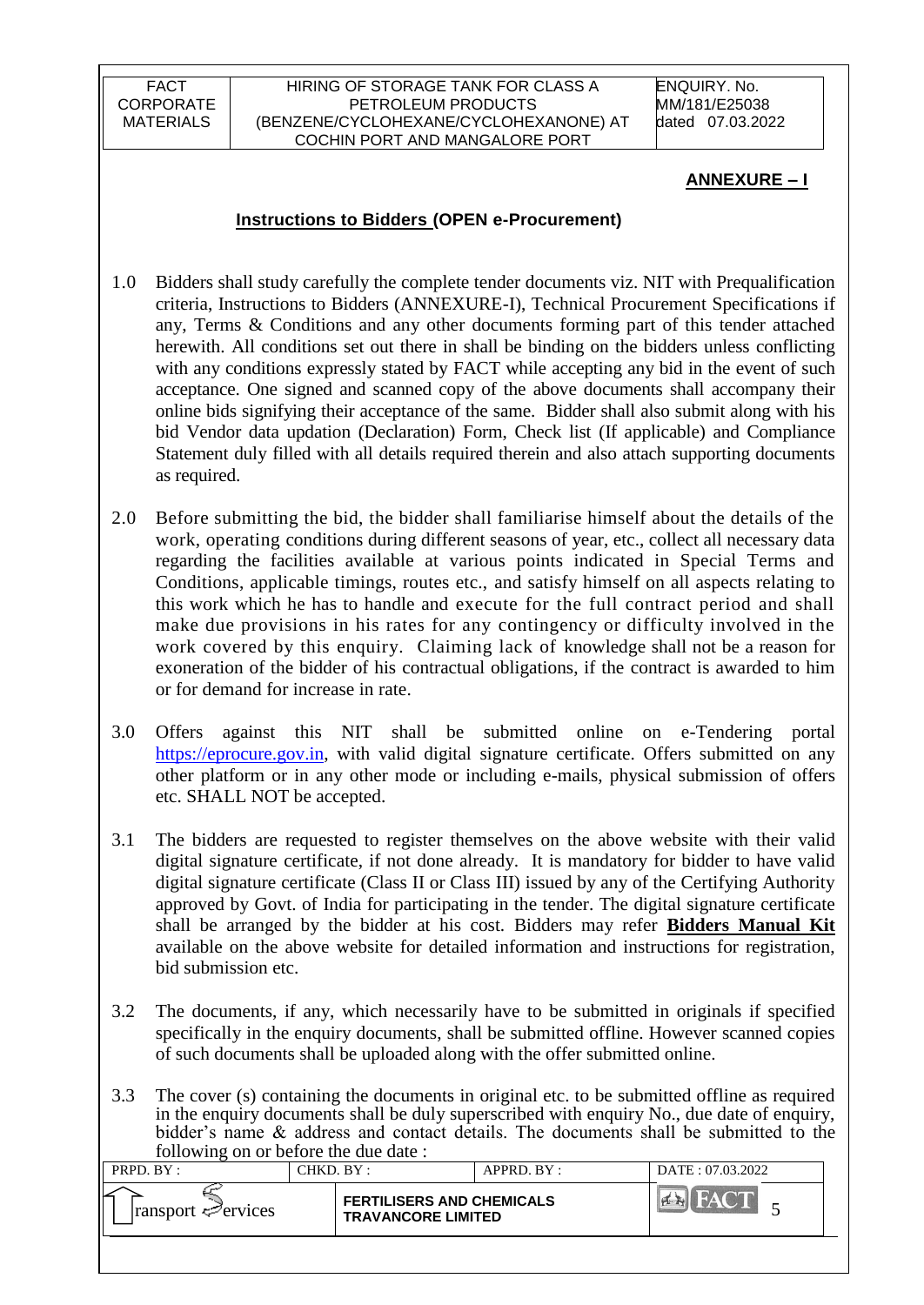The Sr. Manager(Materials)T&S-c, Corporate Materials, PD Administrative Building, FACT Ltd., Udyogamandal PO, Kochi – 683 501, Kerala

### **4.0 SUBMISSION OF BIDS: The bid shall be uploaded with all relevant documents before due date and time in the above portal as given above.**

5.0 Bid documents shall consist of Part-A and Part B as detailed below:

# 5.1 **Part A (Pre-qualification-cum-Techno Commercial Bid) shall contain:**

- 1. Documentary proof for remittance of EMD such as scanned copy of EMD instrument (UTR No./Payment receipt challan) as applicable or Claim for EMD exemption with documentary proof.
- 2. Scanned copies of supporting documents for satisfying Pre-Qualification criteria. Also pl. see 3.2 & 3.3 above.
- 3. Digitally Signed copies of NIT, Instructions to Bidders (Annexure I) and terms conditions.
- 4. Scanned copy of Signed & duly filled Vendor Data Updation Declaration Form"
- 5. Signed and duly filled up Check List for Commercial Terms" (if applicable) and scanned copies of attached documents as detailed in Check list.
- 6. Scanned copy of Signed & duly filled "Compliance Statement"
- 7. Scanned copy of Signed "Un-priced bid indicating "QUOTED" in the applicable columns. Rates shall not be indicated in Un-priced Bid.
- 8. Scanned copy of Integrity Pact (only if specified in the NIT). Pl. see 3.2 & 3.3 above.

## 5.2 **Part-B: shall comprise of the filled Price bid. The filled price bid ie. BoQ attached to the tender shall be uploaded after filling all relevant details such as name and address of the bidder, rates etc. as applicable.**

- 5.3 The priced BOQ shall be uploaded strictly in the format attached, failing which the offer is liable to be rejected. Renaming or changing the format of the BoQ is not permitted and the System will not accept any such changed document.
- 5.4 Fill-in all the relevant fields of the BoQ either in value or as a percentage as specified in the BoQ. Blank field, if any, in the uploaded BoQ shall be considered as Nil (not Quoted). No claim or revisions shall be entertained in this regard.
- 5.5 Bidders shall quote prices in the BOQ only and nowhere else. No other documents shall be enclosed with Price Bid (BOQ).
- 5.6 Rates shall be quoted in the same unit of measure given in the BOQ and shall be considered accordingly.
- 5.7 Bidders shall ensure that all the required documents as per enquiry are uploaded in the System before due date and time. The System does not allow submission of bids or any other document forming part of the bid after due date & time of bid submission. Nonsubmission of documents or incomplete documents may result in rejection of offers and no communication in this regard will be entertained. FACT reserves the right to reject any bid not submitted as per instructions at their discretion.
- 5.8 Timely submission of offers along with all the relevant documents online is the responsibility of the bidder concerned. The bids may be submitted well in advance to avoid

| PRPD. BY:                       | CHKD. BY:                                                     | $APPRD$ $BY:$ | DATE: 07.03.2022 |
|---------------------------------|---------------------------------------------------------------|---------------|------------------|
| $\lvert$ ransport $\ll$ ervices | <b>FERTILISERS AND CHEMICALS</b><br><b>TRAVANCORE LIMITED</b> |               |                  |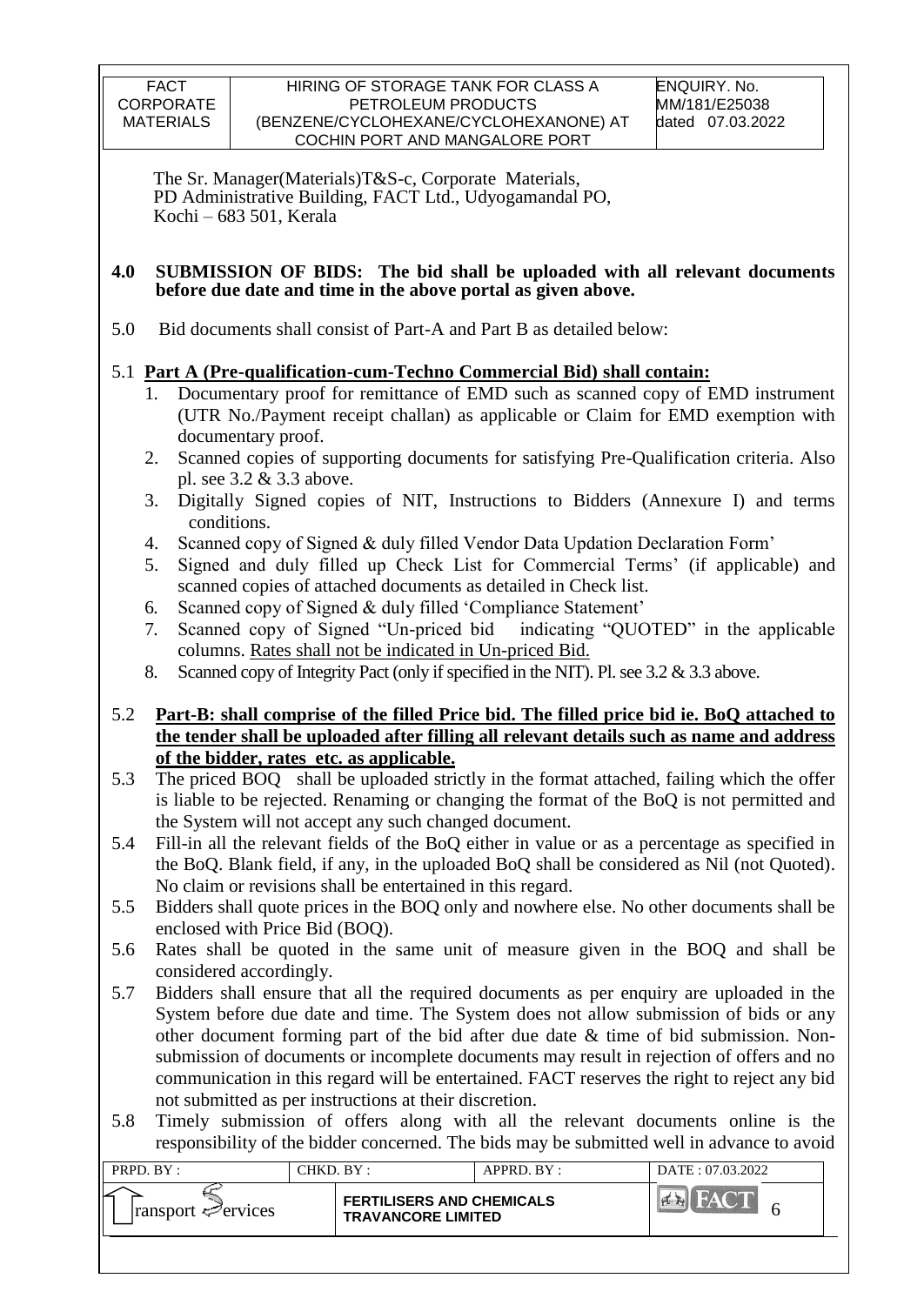#### HIRING OF STORAGE TANK FOR CLASS A PETROLEUM PRODUCTS (BENZENE/CYCLOHEXANE/CYCLOHEXANONE) AT COCHIN PORT AND MANGALORE PORT

last minute issues like non availability of internet, server not available, power failure etc. FACT shall not be held responsible for bidder"s inability to submit documents in time, incomplete submission of offers or non submission of any documents forming part of the offers etc.

- 5.9 Bidders shall meet all expenses in connection with submission of his bid, attending the bid opening, meetings etc.
- **6.0 BID OPENING:**
- 6.1 *Part-A* of the bids of all bidders who submit their Bids as per the instructions on or before the due date and time shall be opened online, on the specified bid opening date and time. Bids submitted not in conformity with the Enquiry instructions are liable to be rejected without further processing.
- 6.2 *Part-B* Price bids of those bidders whose Part-A bid is acceptable, based on prequalification and techno-commercial evaluation, only shall be opened online on a subsequent date, on completion of evaluation.

# **7.0 EARNEST MONEY DEPOSIT:**

- 7.1 **Earnest Money Deposit (EMD)** shall be furnished for the respective amount indicated in the NIT only through **NEFT/RTGS to FACT a/c No. 57017844467 with the State Bank of India, Udyogamandal Branch, IFSC Code SBIN0070158.** A scanned copy of the Payment Receipt /UTR No. shall also be furnished along with Part-A bid. **Bids without EMD or inadequate amount of EMD will be rejected**. No interest shall be paid on the EMD. EMD of the unsuccessful bidder will be refunded after awarding the contract. EMD furnished against one enquiry will not be adjusted against any other enquiry.
- 7.2 Bids without EMD shall be rejected except in the following cases: EMD will be exempted for Govt. Depts/firms, public sector units, MSE units registered under MSMED Act (subject to Declaration of Udyam Registration Numbers by the vendors on CPP Portal and uploading the copy of latest valid Udyam Registration Certificate along with their bid)/ firms registered under NSIC/Khadi Board etc. as per applicable govt. directions, on submission of valid documents in proof of the same.
- 7.3 If any bidder retracts from or without request of FACT revises or amends his bid during its validity period or fails to submit Security Deposit within the stipulated time or fails to execute the required agreement when the contract is awarded or fails to commence the execution of the work on the stipulated date, the EMD furnished shall be liable to be forfeited without prejudice to FACT's other right to claim damages.

## **8.0 PURCHASE PREFERENCE:**

This tender shall be based on MSME order dt.  $23<sup>rd</sup>$  March 2012, and as amended from time to time, pertaining to Public Procurement Policy in respect of procurement of goods and services, produced and provided by micro and small enterprises (MSE), including special benefits to MSE firms owned by SC/ST and women entrepreneurs, on furnishing relevant documents as proof. Declaration of Udyam Registration Numbers on CPPP is mandatory, failing which bidders will not be able to enjoy the benefits as per PP policy. Bidders will get the benefit of PP

| PRPD. $BY:$                     | $CHKD$ $\rm{BY}$ :                                            | $APPRD$ $BY:$ | DATE: 07.03.2022 |
|---------------------------------|---------------------------------------------------------------|---------------|------------------|
| $\lvert$ ransport $\ll$ ervices | <b>FERTILISERS AND CHEMICALS</b><br><b>TRAVANCORE LIMITED</b> |               | 画全               |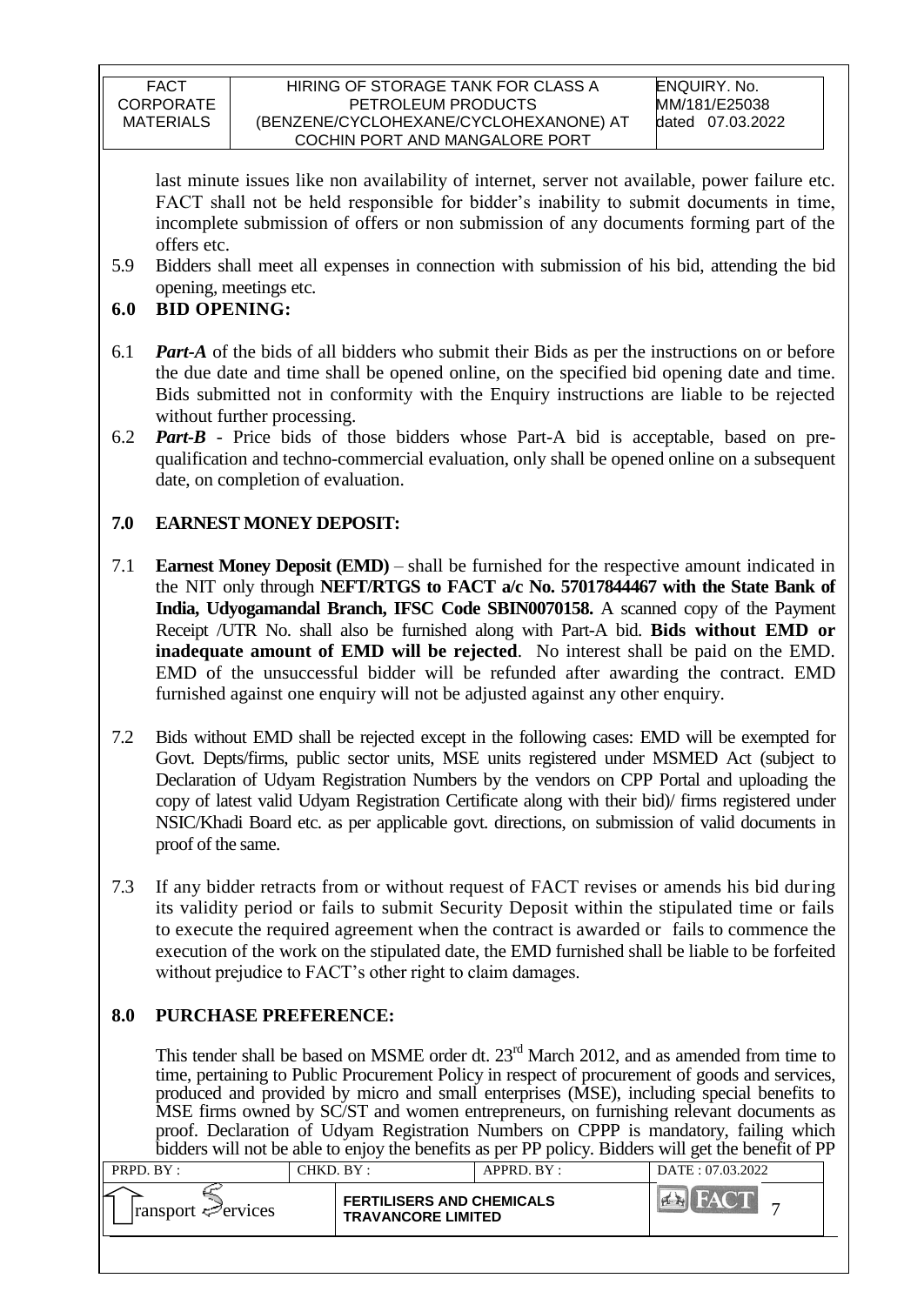#### HIRING OF STORAGE TANK FOR CLASS A PETROLEUM PRODUCTS (BENZENE/CYCLOHEXANE/CYCLOHEXANONE) AT COCHIN PORT AND MANGALORE PORT

ENQUIRY. No. MM/181/E25038 dated 07.03.2022

policy only if they are MSE bidders at the time of submission of their bids, in proof of which latest valid Udyam Registration Certificate shall be uploaded. Bidders may note that failure to update the relevant information within the period specified in the online Udyam Registration portal will render the enterprise liable for suspension of its MSE status, in which case they will not be eligible to claim PP benefits/EMD exemption.

In divisible tenders, participating MSEs quoting price within price band of  $L1+15\%$  shall also be allowed to supply a portion of requirement by bringing down their price to L1 price in a situation where L1 price is from someone other than an MSE. Such MSEs shall be allowed to supply at least 25% (or as applicable) of the total tendered value. In case of more than one such MSE, the supply will be shared proportionately (to tendered quantity). Special provisions extended to certain categories of MSEs as per the order shall also be applicable.

In case of non divisible tenders, an MSE quoting in the price band of  $L1+15\%$  may be awarded for full/complete work of tendered value, considering the spirit of policy for enhancing the Government procurement from MSEs subject to bringing down of price to L1 by the MSE concerned.

## **This tender is non-divisible.**

## **9.0 DEVIATIONS:**

- 9.1 Deviations in the tender clauses shall not be accepted.
- 9.2 FACT reserves the right to reject the offers with deviations without further correspondence.
- 9.3 Bidder shall clearly indicate the time required for mobilisation /commencement of work from the date of receipt of Letter of Intent (LOI) / Work Order.

## **10.0 CONFORMITY:**

Bids must conform in all respects with the applicable terms and conditions of this enquiry. Bidder must certify in the compliance Statement that his bid complies with all Enquiry documents and technical specifications.

## **11.0 Rates:**

11.1 Bidder shall quote his lowest rate for the work strictly as per the BoQ (Price Bid format) . Bids not complying with the above are liable to be rejected.

The Un-priced bid shall be submitted along with Part-A bid duly signed by the Bidder, indicating "QUOTED" in the columns. Rates shall not be indicated in Un-priced Bid.

11.2 Bidder shall quote all-inclusive rate for the work, but **exclusive of GST.** GST if applicable, will be payable extra by FACT as per statutory notification.

11.3 The rates quoted in the tender are to hold good for a period of four months from the date of opening of the Pre-Qualification-cum-Techno-Commercial bid (Part-A). If contract is

| PRPD. BY:                       | CHKD. BY: |                                                               | APPRD. BY: | DATE: 07.03.2022 |  |
|---------------------------------|-----------|---------------------------------------------------------------|------------|------------------|--|
| $\lvert$ ransport $\ll$ ervices |           | <b>FERTILISERS AND CHEMICALS</b><br><b>TRAVANCORE LIMITED</b> |            |                  |  |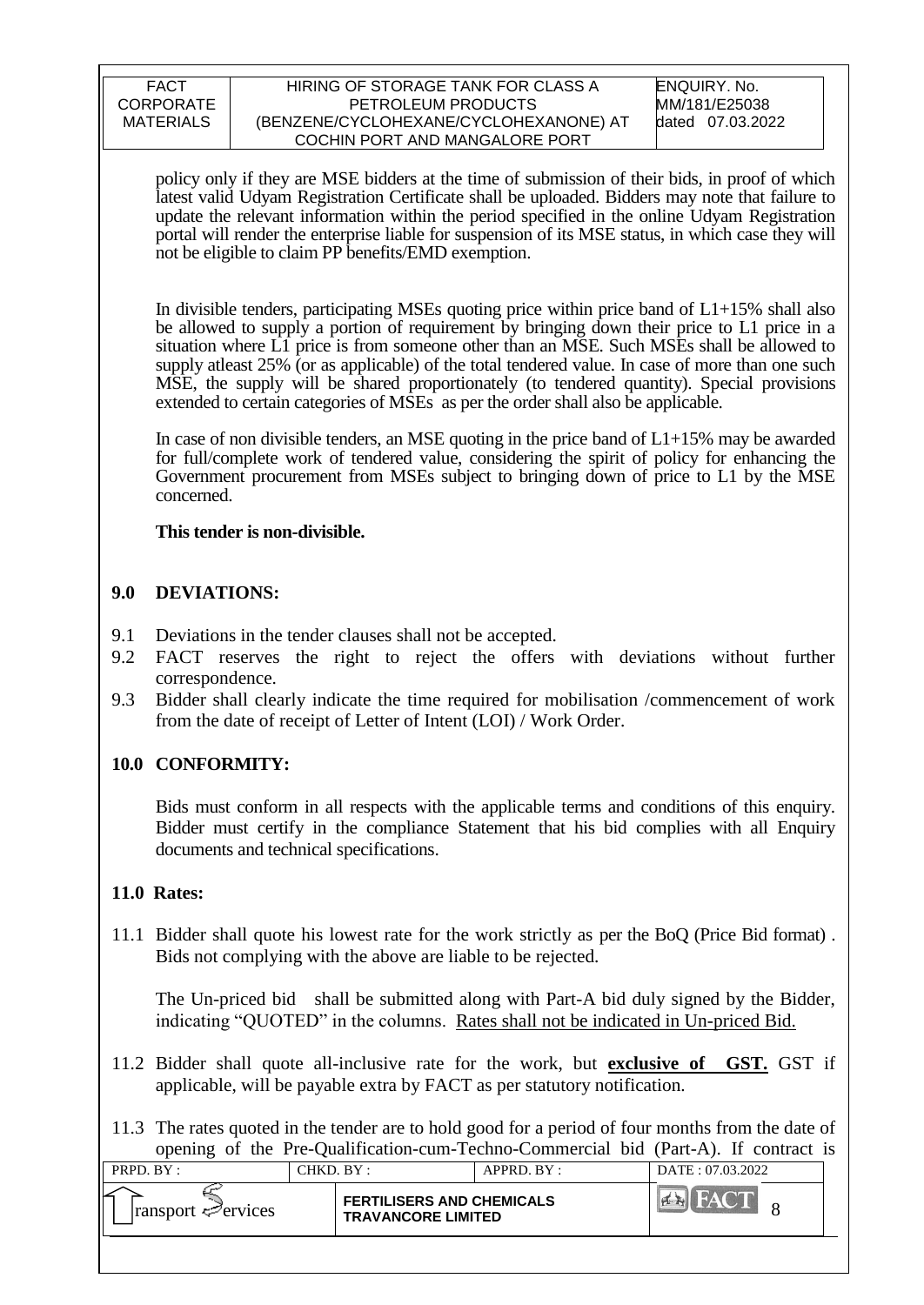awarded, the work order rates shall be valid for the entire period of contract inclusive of extension / extensions. **No bidder can withdraw his tender or revoke or revise the rates within the aforesaid period of 120 days.** If the bidder withdraws/revises/revokes OR shows unwillingness to confirm with his offer, the Earnest Money Deposit (EMD) remitted by the bidder against the tender shall be forfeited by FACT, without prejudice to FACT"s other right to claim damages.

# 12.0 **SECURITY DEPOSIT**:

- 12.1 The successful bidder (Contractor) shall be required to furnish an interest free Security Deposit (SD) equivalent to **three percent (3%) of the total contract value** by DD/NEFT/RTGS or by Bank Guarantee issued by a Nationalised / Scheduled Bank as per the Proforma prescribed within 15 days of issue of the work order. The Bank Guarantee shall be valid till the expiry of the contract with a claim period of six months thereafter. FACT a/c No. 57017844467 with the State Bank of India, Udyogamandal Branch, IFSC Code SBIN0070158 shall be used in case of remittance of Security deposit by NEFT/RTGS and proof of remittance shall be submitted to FACT.
- 12.2 In case the bidder whose bid is accepted, fails to deposit the prescribed Security Deposit or fails to execute the agreement or fails to commence the execution of the work within the specified time, the contract issued to him is liable to be terminated and the Earnest Money already deposited by the contractor shall be forfeited without any further reference to the contractor and alternative arrangements made at the risk and cost of the Contractor.

# **13.0 PURCHASER'S RIGHT:**

FACT reserves the right to reject any or all bids without assigning any reason whatsoever. No claims shall lie against FACT on this account and FACT's decision in this regard shall be final and binding on the bidders. FACT reserves the right to negotiate with the lowest bidder.

# 14.0 **CONTRACTOR TO EXECUTE AGREEMENT**:

The contractor's responsibility under this contract will commence on the date specified in the Letter of Intent/Work Order. The successful Bidder shall be required to execute an Agreement with FACT, within 15 days of the receipt by him of the Work order issued by FACT for carrying out the work according to the terms and conditions of the contract given along with the Work Order. The Agreement shall be executed on Rs.200/- Stamp paper and shall be in the pro forma as specified by FACT. The provisions contained in tender papers and other documents exchanged between the Bidder and FACT shall form part of the contract. The Earnest Money Deposit is liable to be forfeited in case the contractor fails to execute the agreement within the stipulated period as mentioned above.

| <b>PRPD.</b> $BY:$              | $CHKD$ $BY$ :                                                 | $APPRD$ $BY$ : | DATE: 07.03.2022 |
|---------------------------------|---------------------------------------------------------------|----------------|------------------|
| $\lvert$ ransport $\ll$ ervices | <b>FERTILISERS AND CHEMICALS</b><br><b>TRAVANCORE LIMITED</b> |                | $M_A$            |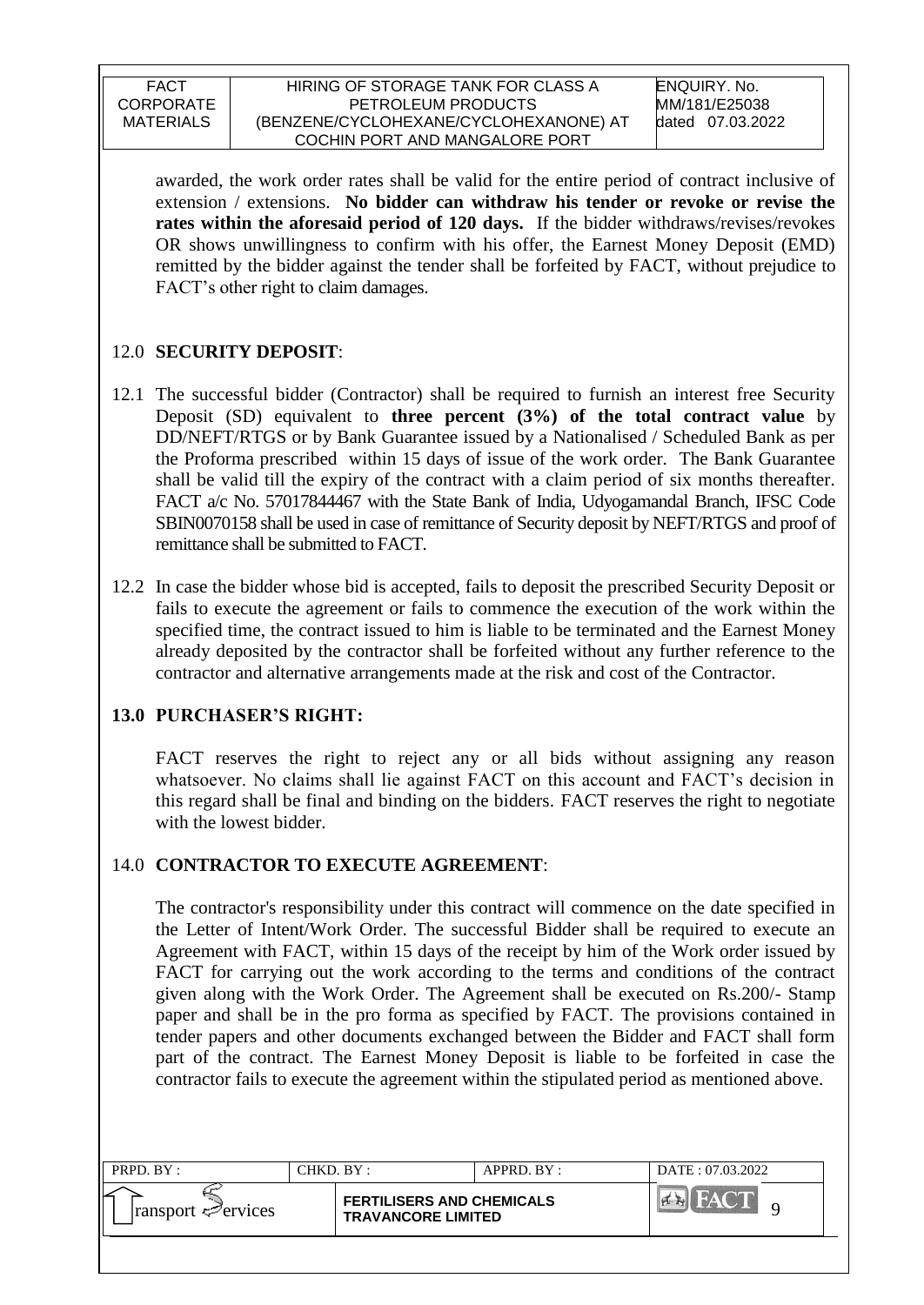### **15.0 The bidder shall furnish the following along with the offers.**

- 1. The GST registration Number and details. In the case of Provisional ID, GST Registration Number shall be provided on receipt of the same.
- 2. Place of supply/Service
- 3. Address of the supplier/service provider"s billing the item if it is different from 2 above
- 4. GST rates applicable for each item
- 5. HSN / SAC codes of each of the goods / services quoted

In case of unregistered contractor, a declaration to that effect with reason should be furnished.

FACT"s GST No. in the state of Kerala is **32AAACT6204C1Z2**. FACT"s GST numbers in other southern states is as follows:

| Tamilnadu:      | 33AAACT6204C1Z0 |
|-----------------|-----------------|
| Karnataka:      | 29AAACT6204C1ZP |
| Andhra Pradesh: | 37AAACT6204C1ZS |
| Telangana:      | 36AAACT6204C1ZU |
| Puducherry:     | 34AAACT6204C1ZY |

The supplier/contractor shall do the following:

- a) Submit GST compliant tax invoice to FACT along with supply.
- b) Shall ensure uploading the above invoice as per statute &
- c) File monthly returns in time enabling FACT to claim the input tax credit.

GST charged by the supplier/contractor shall be released separately to the supplier/contractor only after filing of (i) the outward supply details & the monthly return on GSTN portal by the supplier/contractor and (ii) on matching the input tax credit to such invoice with the corresponding details of outward supply of the supplier/contractor.

In case FACT incurs any liability (like interest, penalty etc.,) due to denial/reversal of such input tax credit in respect of the invoice submitted by the supplier/contractor, for the reasons attributable to the supplier/contractor, the same shall be recovered from the supplier/contractor

Further in case FACT is deprived of the input tax credit due to any reason attributable to the supplier/contractor, the same shall not be paid or recovered if already paid to the supplier/contractor.

## 16.0 **GENERAL:**

16.1 FACT reserves the right to extend without giving any reason, the last date for submission and opening of bid, but such extension will be duly intimated to those who have submitted online. In case the date of bid opening happens to be a day of strike/hartal etc. due to any reasons or happens to be a holiday for FACT, declared due to unforeseen and emergency reasons or due to any tech problems, the bids will be opened at the same time on the next full

| PRPD. BY:                       | CHKD. BY: |                                                               | $APPRD$ $BY$ : | DATE: 07.03.2022 |
|---------------------------------|-----------|---------------------------------------------------------------|----------------|------------------|
| $\lvert$ ransport $\ll$ ervices |           | <b>FERTILISERS AND CHEMICALS</b><br><b>TRAVANCORE LIMITED</b> |                |                  |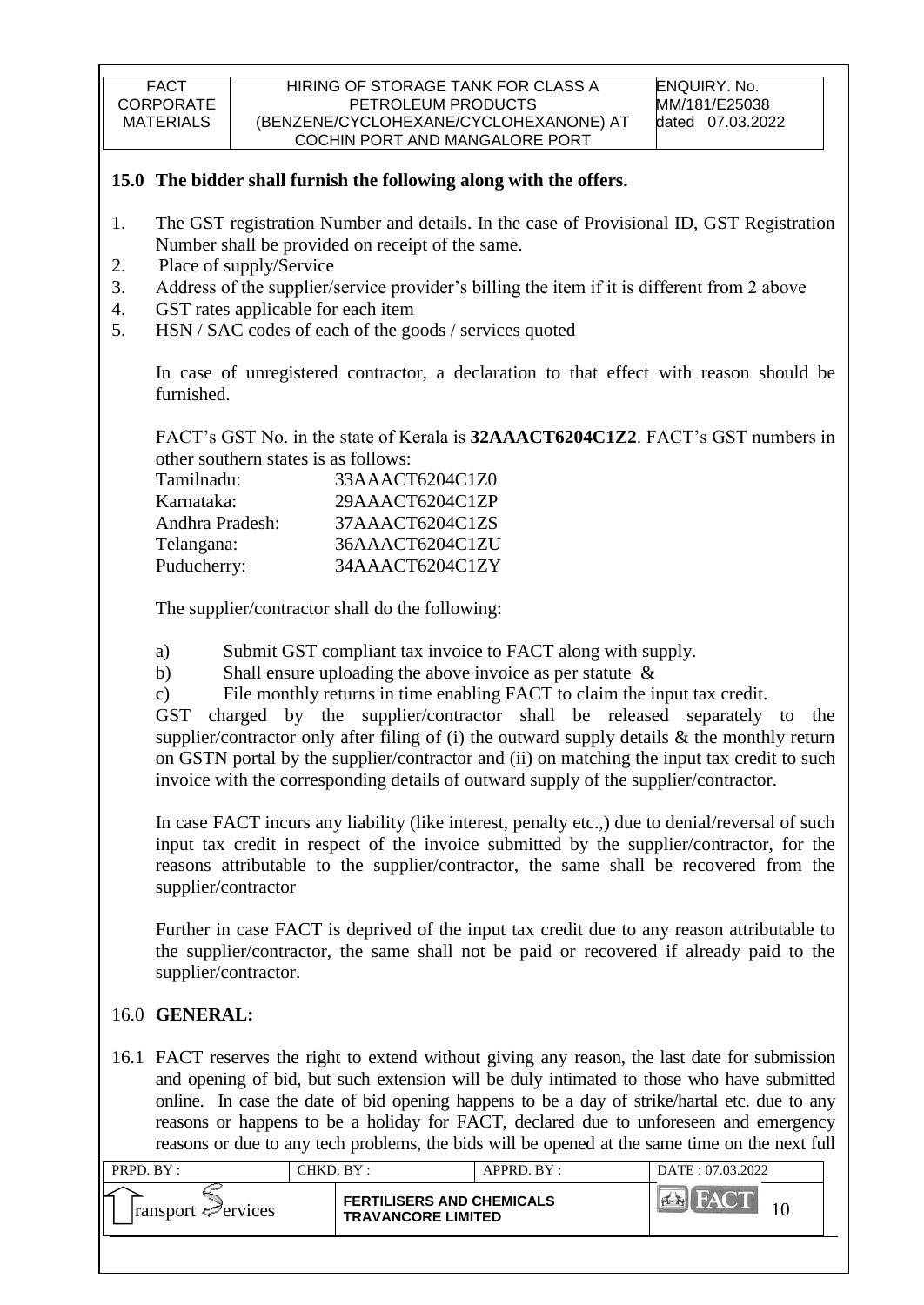working day.

- 16.2 FACT reserves the right to make changes in the tender documents, but such changes will be published in our portal as a corrigendum. Bidders are requested to counter check with portal before submitting their bids.
- 16.3 Mere submission of all the documents will not necessarily mean that the Bidder is suitable. Worthiness assessed by FACT will be final and binding on the Bidder.
- 16.4 FACT may relax condition of prior turnover and prior experience (if specified in the Pre Qualification criteria) with respect to Micro & Small Enterprises (MSEs) subject to meeting of quality and technical specifications.
- 16.5 Except in the cases of items/services related to public safety, health, critical security operations and equipment etc., FACT at its discretion may relax the conditions of prior turnover and prior experience (if specified in the Pre Qualification criteria) for Startups recognised by Dept. of Industrial policy and promotion (DIPP) subject to meeting quality and technical specifications, on furnishing copies of relevant certificates / documents in proof of such recognition by DIPP.
- 16.6 All clarification and correspondence related to this enquiry shall be made only in English to the Sr.Manager(Materials)T&S-c, Corporate Materials, PD Administrative Building, FACT Ltd., Udyogamandal – 683 501, Tel : 0484-2568260/2568273/2545196; Email:noble@factltd.com.
- 16.7 All disputes and questions, claims, rights, matters or things, whatsoever, in any way, arising out of or relating to the calling of bids, evaluation of offers, award of contract, change in structure of bids or any other matter relating to finalization of contract are to be referred to the sole Arbitrator who shall be the General Manager [Materials] of FACT. The award shall be binding on both the parties. The bidders are advised to get informed of all details they require regarding the work before submitting their bids.
- 16.8 Work order shall be issued by Sr. Manager [Materials]T&S-c.

## **17.0 TENDER UPDATES:**

Bidders are requested to visit Central Public Procurement Portal [\(https://eprocure.gov.in\)](https://eprocure.gov.in/) regularly for any updates/corrigendum on the tender, including extension of due date, if any. No other mode of communication shall be made in this regard.

## **18.0 FRAUD PREVENSION POLICY:**

Bidders shall comply with Fraud Prevention Policy of FACT 2012 (FPPF 2012). The said Policy is available in FACT"s Website [www.fact.co.in.](http://www.fact.co.in/)

## **SR. MANAGER (MATERIALS)T&S-C**

| PRPD. BY:                               | CHKD. BY:                                                     | APPRD. BY: | DATE: 07.03.2022 |
|-----------------------------------------|---------------------------------------------------------------|------------|------------------|
| $\lvert$ ransport $\mathcal{P}$ ervices | <b>FERTILISERS AND CHEMICALS</b><br><b>TRAVANCORE LIMITED</b> |            |                  |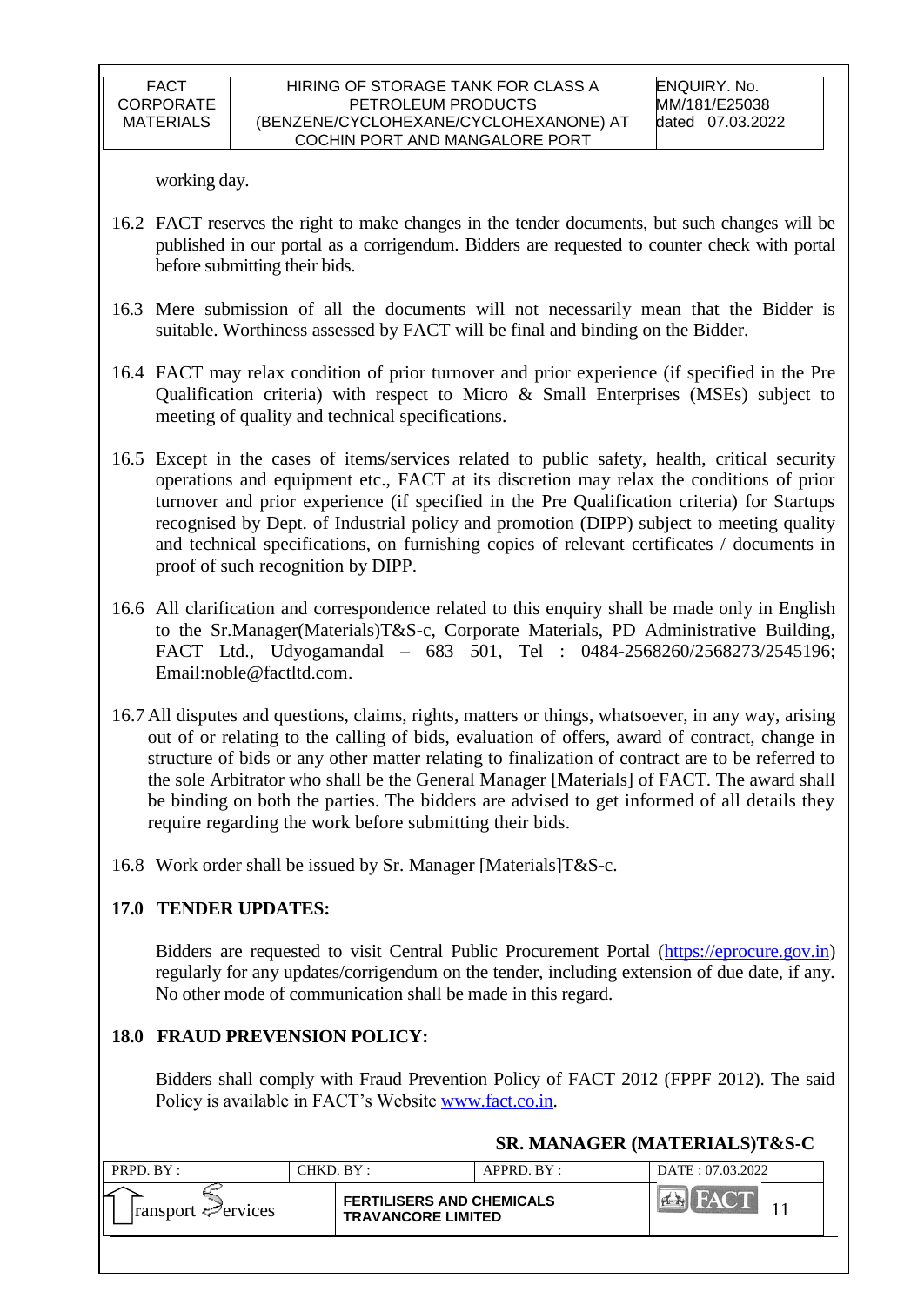#### HIRING OF STORAGE TANK FOR CLASS A PETROLEUM PRODUCTS (BENZENE/CYCLOHEXANE/CYCLOHEXANONE) AT COCHIN PORT AND MANGALORE PORT

ENQUIRY. No. MM/181/E25038 dated 07.03.2022

## **ANNEXURE-II**

## **Pre-Qualification Criteria for bidders**

Only bidders who meet all the following criteria will be considered for pre qualification and the bid submitted by them processed for placing order.

- a. Bidders shall have and offer sufficient tank/s at Cochin Port (for item no 1 of BOQ) / Mangalore Port (for item no 2 of BOQ) for the **basic storage capacity between 4500KL to 5750KL** of Class A Petroleum product (Benzene/Cyclohexane/Anone) in one or more safe storage tanks. Details of storage tanks owned by the bidder shall be given, supported by drawings and site plan.
- b. Bidder should submit copies of the following valid Licences / approvals for the above tanks/installation from statutory authorities duly attested by the authorised signatory of the bidder. The same shall be submitted along with Part-A of the bid.
	- i. License from CCOE/PESO to store Class A Petroleum products in the offered tanks.
	- ii. Clearance from Pollution Control Board.
	- iii. Permission from Cochin Port Trust (for item no 1 of BOQ)/ Mangalore Port Trust (for item no 2 of BOQ) for Storing Class A petroleum products

|  |  |  |  | Note for Micro & Small Enterprises and Startups: Prequalification criteria specified above shall |  |  |  |
|--|--|--|--|--------------------------------------------------------------------------------------------------|--|--|--|
|  |  |  |  | also be applicable for Micro & Small Enterprises and Startups without any relaxation.            |  |  |  |

| PRPD. BY:                       | CHKD. BY :                                                    | $APPRD$ . $BY$ : | DATE: 07.03.2022 |  |  |
|---------------------------------|---------------------------------------------------------------|------------------|------------------|--|--|
| $\lvert$ ransport $\ll$ ervices | <b>FERTILISERS AND CHEMICALS</b><br><b>TRAVANCORE LIMITED</b> |                  | <b>NAT</b>       |  |  |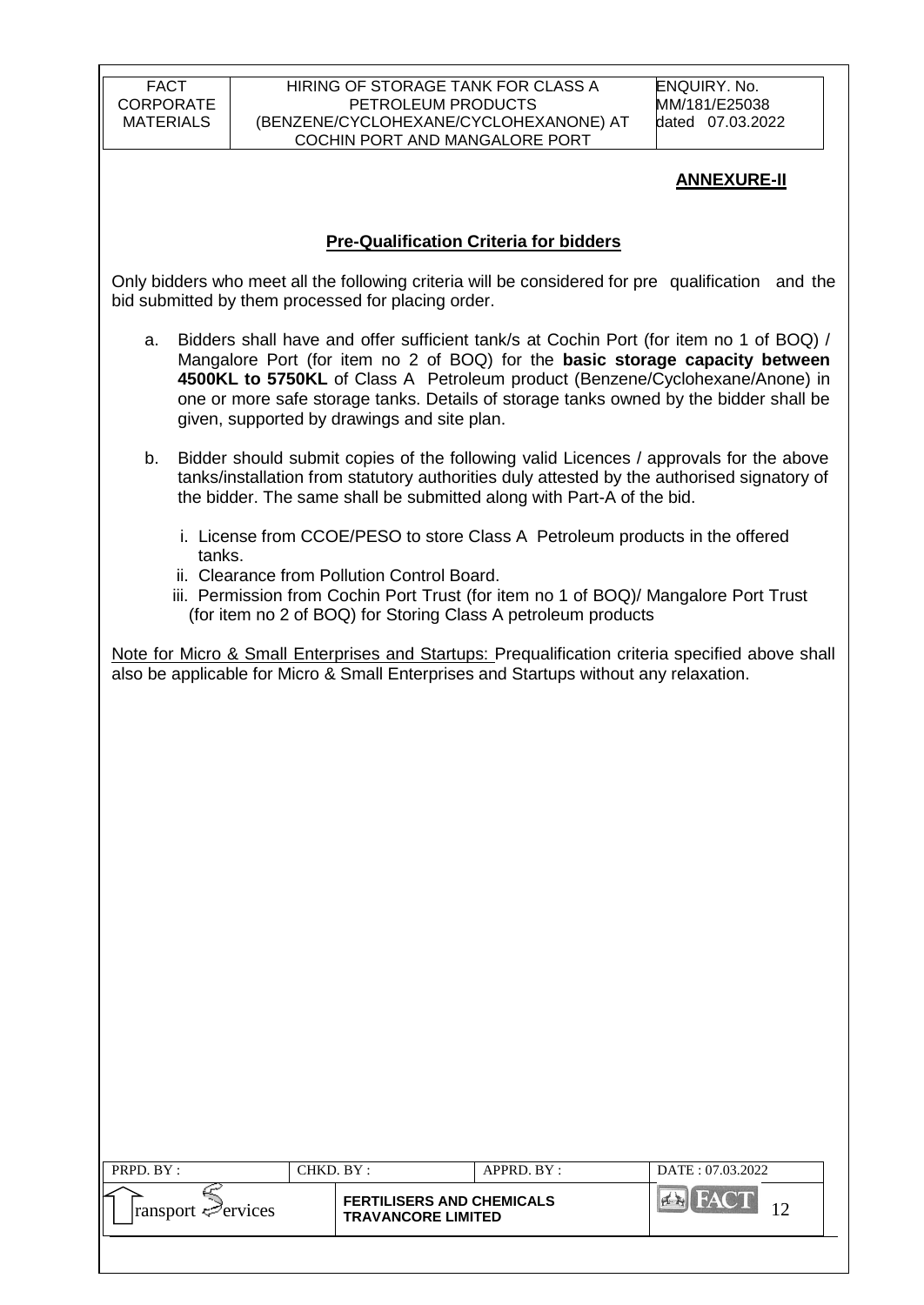#### HIRING OF STORAGE TANK FOR CLASS A PETROLEUM PRODUCTS (BENZENE/CYCLOHEXANE/CYCLOHEXANONE) AT COCHIN PORT AND MANGALORE PORT

ENQUIRY. No. MM/181/E25038 dated 07.03.2022

#### **ANNEXURE-III**

### **VENDOR DATA UPDATION (DECLARATION) FORM**

(PLEASE USE ADDITIONAL SHEETS, IF SPACE IS INSUFFICIENT)

FACT reserves the right to verify the information given as per the format and enclosures. It is the responsibility of the bidder to give the full details required as per this format for evaluating his bid as per this Enquiry. Any misrepresentation of facts and withholding of information may result in rejection of the bid/disqualification of the bidder.

- 1. Name of the Bidder:
- 2. Address of the Bidder:

Telephone No. Fax No. E-mail ID

3. Address of Cochin Office :

Telephone No. Fax No. E-mail ID

4. Name of Contact Person at Cochin Office: with whom FACT may correspond

> Telephone No. Fax No.

- 5. Name of the person authorised to : sign the Bid and related documents
- 6. Date of Registration of the Firm : (Attach copy of Registration Certificate)
- 7. Constitution of the Bidder : Proprietorship/ (Strike out which is not applicable) Regd. Partnership/ Limited Company 8. Name and address of proprietor 1. /Partners/Directors 2.

3.

9. Category: i) Whether the entrepreneur comes under the following status (please tick)

Micro / Small / medium

**\* In case of Micro/Small pl. enclose Udyam certificate. All MSE bidders shall** 

| PRPD. BY:                       | CHKD. BY:                                                     | $APPRD$ . $BY$ : | DATE: 07.03.2022 |  |  |
|---------------------------------|---------------------------------------------------------------|------------------|------------------|--|--|
| $\lvert$ ransport $\ll$ ervices | <b>FERTILISERS AND CHEMICALS</b><br><b>TRAVANCORE LIMITED</b> |                  |                  |  |  |
|                                 |                                                               |                  |                  |  |  |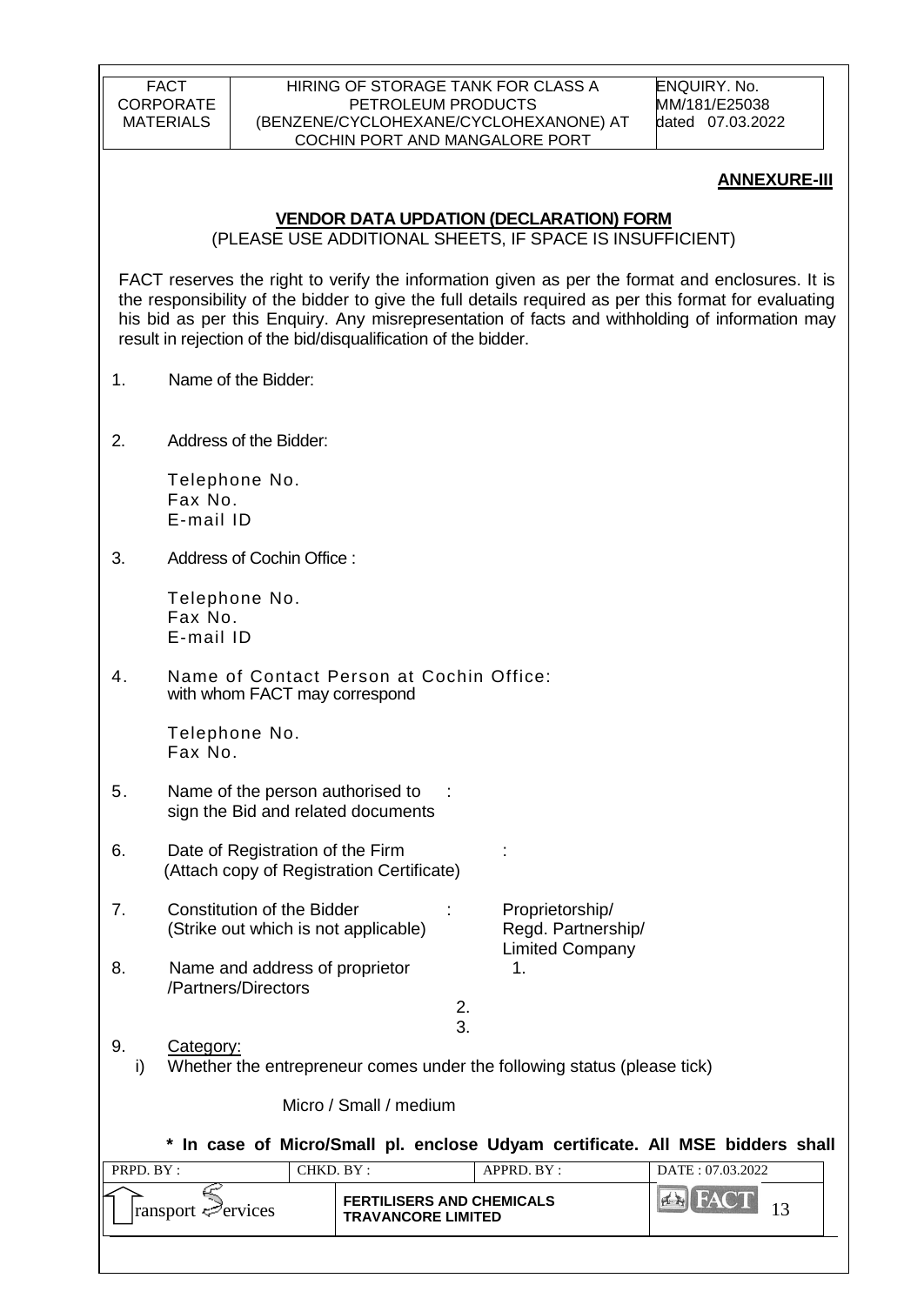|           | <b>FACT</b><br><b>CORPORATE</b><br><b>MATERIALS</b>                                    |                                                               |                                                      | HIRING OF STORAGE TANK FOR CLASS A<br>PETROLEUM PRODUCTS<br>(BENZENE/CYCLOHEXANE/CYCLOHEXANONE) AT                                                                                                                                                         |  | <b>ENQUIRY. No.</b>                      | MM/181/E25038<br>dated 07.03.2022 |  |  |
|-----------|----------------------------------------------------------------------------------------|---------------------------------------------------------------|------------------------------------------------------|------------------------------------------------------------------------------------------------------------------------------------------------------------------------------------------------------------------------------------------------------------|--|------------------------------------------|-----------------------------------|--|--|
|           |                                                                                        |                                                               |                                                      | COCHIN PORT AND MANGALORE PORT                                                                                                                                                                                                                             |  |                                          |                                   |  |  |
|           |                                                                                        |                                                               |                                                      | register / declare their Udyam Registration Numbers on CPP Portal and copy of<br>this registration / declaration shall be attached with the offer; failing which such<br>bidders will not be able to enjoy benefits as per PP Policy for MSME order, 2012. |  |                                          |                                   |  |  |
| ii)       | In case bidder is an Entrepreneur whether he/she belongs to SC / ST category.<br>SC/ST |                                                               |                                                      |                                                                                                                                                                                                                                                            |  |                                          |                                   |  |  |
| iii)      |                                                                                        |                                                               |                                                      | Enclose copy of the MSME/NSIC Registration Certificate.                                                                                                                                                                                                    |  |                                          |                                   |  |  |
| 10.       | Details of EMD:                                                                        |                                                               |                                                      |                                                                                                                                                                                                                                                            |  |                                          |                                   |  |  |
|           |                                                                                        | NEFT / RTGS: UTR No.                                          | Date                                                 |                                                                                                                                                                                                                                                            |  | Payment Receipt / Challan(in original)   |                                   |  |  |
| 11.       |                                                                                        | Name / address of the Bank with which<br>bidder has dealings. |                                                      |                                                                                                                                                                                                                                                            |  |                                          |                                   |  |  |
| 12.       |                                                                                        | <b>Financial Worthiness</b>                                   |                                                      |                                                                                                                                                                                                                                                            |  |                                          |                                   |  |  |
|           |                                                                                        |                                                               |                                                      | i) Name Address & Tel. Nos. of Bank with which the Bidder has financial dealings                                                                                                                                                                           |  |                                          |                                   |  |  |
|           |                                                                                        | ii) Details of credit limits/facilities enjoyed.              |                                                      |                                                                                                                                                                                                                                                            |  |                                          |                                   |  |  |
|           |                                                                                        |                                                               |                                                      | (Please submit Certificate from the Bank)                                                                                                                                                                                                                  |  |                                          |                                   |  |  |
|           | lS.No.                                                                                 | Name of the Bank                                              |                                                      | Type of credit<br>(i.e C/C, O/D etc.)                                                                                                                                                                                                                      |  | Amount of Credit Limit<br>Sanctioned Rs. |                                   |  |  |
|           | $\mathbf{1}$                                                                           |                                                               |                                                      |                                                                                                                                                                                                                                                            |  |                                          |                                   |  |  |
|           | $\overline{2}$                                                                         |                                                               |                                                      |                                                                                                                                                                                                                                                            |  |                                          |                                   |  |  |
|           |                                                                                        |                                                               |                                                      | (Certificate from Bank regarding working capital mobilisation to be enclosed.)                                                                                                                                                                             |  |                                          |                                   |  |  |
|           |                                                                                        |                                                               |                                                      |                                                                                                                                                                                                                                                            |  |                                          |                                   |  |  |
| 13.       |                                                                                        |                                                               |                                                      | In case the bidder becomes a successful contractor, payment as per terms and                                                                                                                                                                               |  |                                          |                                   |  |  |
|           |                                                                                        |                                                               |                                                      | conditions of Work Order will be credited to your bank through National Electronic Fund<br>Transfer or RTGS. Please furnish the following details along with your Banker's                                                                                 |  |                                          |                                   |  |  |
|           |                                                                                        | authorisation letter:                                         |                                                      |                                                                                                                                                                                                                                                            |  |                                          |                                   |  |  |
|           | 1                                                                                      | Income Tax PAN No.                                            |                                                      |                                                                                                                                                                                                                                                            |  |                                          |                                   |  |  |
|           | $\overline{2}$                                                                         | GST No.                                                       |                                                      |                                                                                                                                                                                                                                                            |  |                                          |                                   |  |  |
|           | 3                                                                                      |                                                               | Name of the Bank with address                        |                                                                                                                                                                                                                                                            |  |                                          |                                   |  |  |
|           | 4                                                                                      |                                                               | Name of the Branch with address                      |                                                                                                                                                                                                                                                            |  |                                          |                                   |  |  |
|           | 5                                                                                      | <b>MICR Code</b>                                              |                                                      |                                                                                                                                                                                                                                                            |  |                                          |                                   |  |  |
|           | 6                                                                                      | <b>IFSC Code</b>                                              |                                                      |                                                                                                                                                                                                                                                            |  |                                          |                                   |  |  |
|           | $\overline{7}$                                                                         | <b>Account Type</b>                                           |                                                      |                                                                                                                                                                                                                                                            |  |                                          |                                   |  |  |
|           | 8                                                                                      | Bank Account No.                                              |                                                      |                                                                                                                                                                                                                                                            |  |                                          |                                   |  |  |
|           | 9<br>10                                                                                |                                                               | <b>Account holder's Name</b><br>Vendor email address |                                                                                                                                                                                                                                                            |  |                                          |                                   |  |  |
|           |                                                                                        |                                                               |                                                      |                                                                                                                                                                                                                                                            |  |                                          |                                   |  |  |
|           |                                                                                        |                                                               |                                                      |                                                                                                                                                                                                                                                            |  |                                          |                                   |  |  |
|           |                                                                                        |                                                               |                                                      |                                                                                                                                                                                                                                                            |  |                                          |                                   |  |  |
|           |                                                                                        |                                                               |                                                      |                                                                                                                                                                                                                                                            |  |                                          |                                   |  |  |
| PRPD. BY: |                                                                                        | CHKD. BY:                                                     |                                                      | APPRD. BY:                                                                                                                                                                                                                                                 |  |                                          | DATE: 07.03.2022                  |  |  |
|           | ransport ⇔ervices                                                                      |                                                               | <b>TRAVANCORE LIMITED</b>                            | <b>FERTILISERS AND CHEMICALS</b>                                                                                                                                                                                                                           |  | <b>EX FACT</b>                           | 14                                |  |  |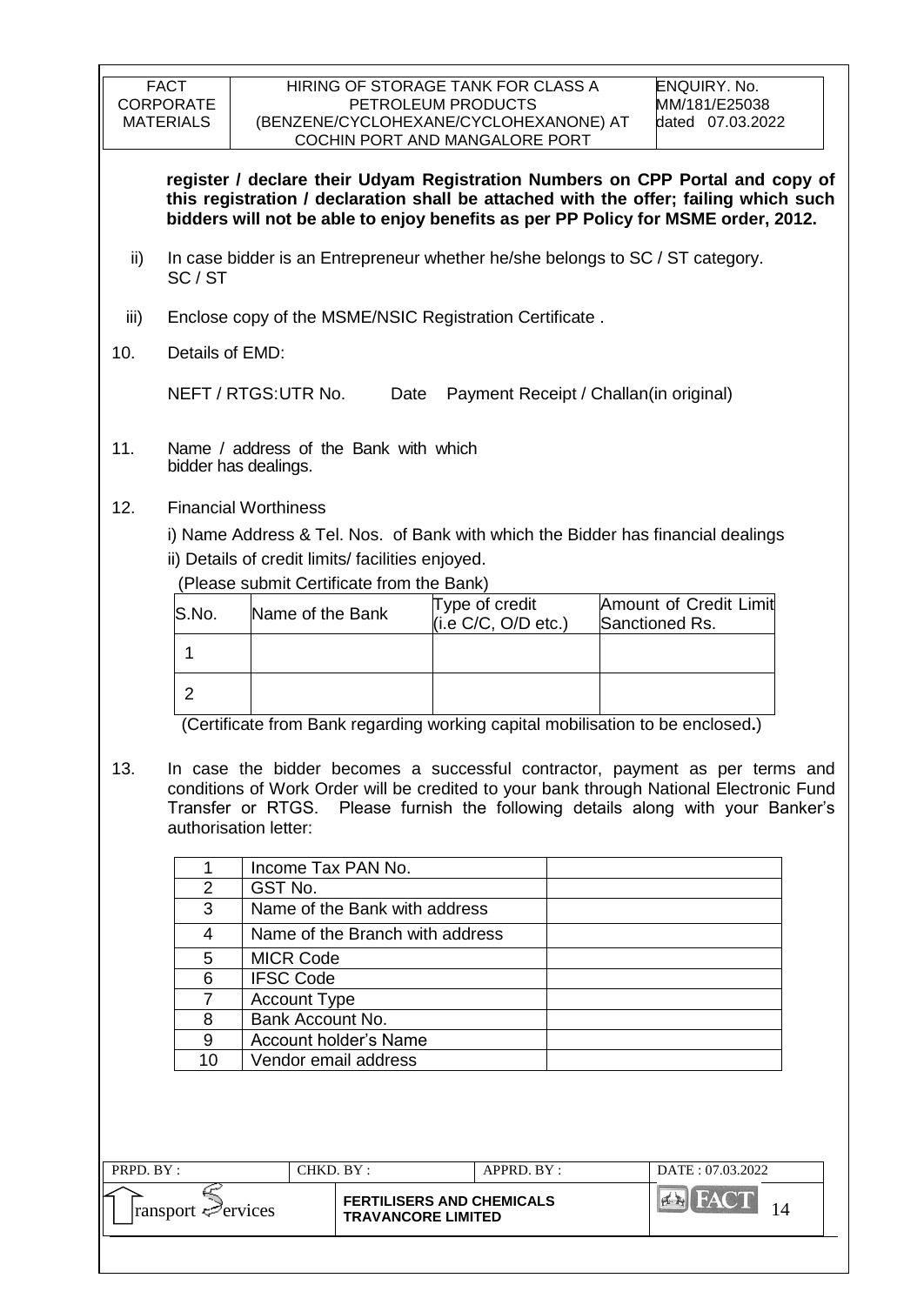#### HIRING OF STORAGE TANK FOR CLASS A PETROLEUM PRODUCTS (BENZENE/CYCLOHEXANE/CYCLOHEXANONE) AT COCHIN PORT AND MANGALORE PORT

### 14. Details of Audited Profit & Loss Account for preceding three years:

| S.No. | Year | Total<br>Rs. |  | revenue receipts Profit / Loss(Rs.) |
|-------|------|--------------|--|-------------------------------------|
|       |      |              |  |                                     |
|       |      |              |  |                                     |
|       |      |              |  |                                     |

## 15. Details of Audited Balance Sheet of the firm for preceding three years:

| S.No. Year | (Rs.) | Total Capital<br>employed (Beserves & Surplus Fixed Assets Current<br>(Rs.) | (Rs.) | Assets (Rs.) |
|------------|-------|-----------------------------------------------------------------------------|-------|--------------|
|            |       |                                                                             |       |              |
|            |       |                                                                             |       |              |
|            |       |                                                                             |       |              |

### 16. **DETAILS OF STORAGE TANKS AT COCHIN PORT (FOR ITEM NO 1 OF BOQ)**

### **1. Details of Storage Tanks owned by the bidder at Cochin Port**

| SI.<br>No. | Tank<br>No. | <b>Dimensions</b><br>of the Tanks | Capacity |       | Material of<br>Construction | Approved for<br>Storage of<br>(specify items) | Presently on lease/<br>Hire (Yes/No) If Yes,<br>indicate name of<br>occupier/item stored |          |
|------------|-------------|-----------------------------------|----------|-------|-----------------------------|-----------------------------------------------|------------------------------------------------------------------------------------------|----------|
|            |             |                                   | In KL    | In MT |                             |                                               | Item<br>stored                                                                           | Occupier |
|            |             |                                   |          |       |                             |                                               |                                                                                          |          |
|            |             |                                   |          |       |                             |                                               |                                                                                          |          |
|            |             |                                   |          |       |                             |                                               |                                                                                          |          |
|            |             |                                   |          |       |                             |                                               |                                                                                          |          |
|            |             |                                   |          |       |                             |                                               |                                                                                          |          |
|            |             |                                   |          |       |                             |                                               |                                                                                          |          |

(Use additional sheets if required)

# **2. Tanks offered on lease to FACT against this enquiry at Cochin Port**

|           |                   |           | Capacity                                                      | Quantity that can be stored |    |                      |
|-----------|-------------------|-----------|---------------------------------------------------------------|-----------------------------|----|----------------------|
| SI.No.    | Tank No.          | In KL     | In MT                                                         | <b>Benzene</b>              |    |                      |
|           |                   |           |                                                               | KL                          | MT |                      |
|           |                   |           |                                                               |                             |    |                      |
|           |                   |           |                                                               |                             |    |                      |
| PRPD. BY: |                   | CHKD. BY: |                                                               | APPRD. BY:                  |    | DATE: 07.03.2022     |
|           | ransport ⇔ervices |           | <b>FERTILISERS AND CHEMICALS</b><br><b>TRAVANCORE LIMITED</b> |                             |    | <b>Ex</b> FACT<br>15 |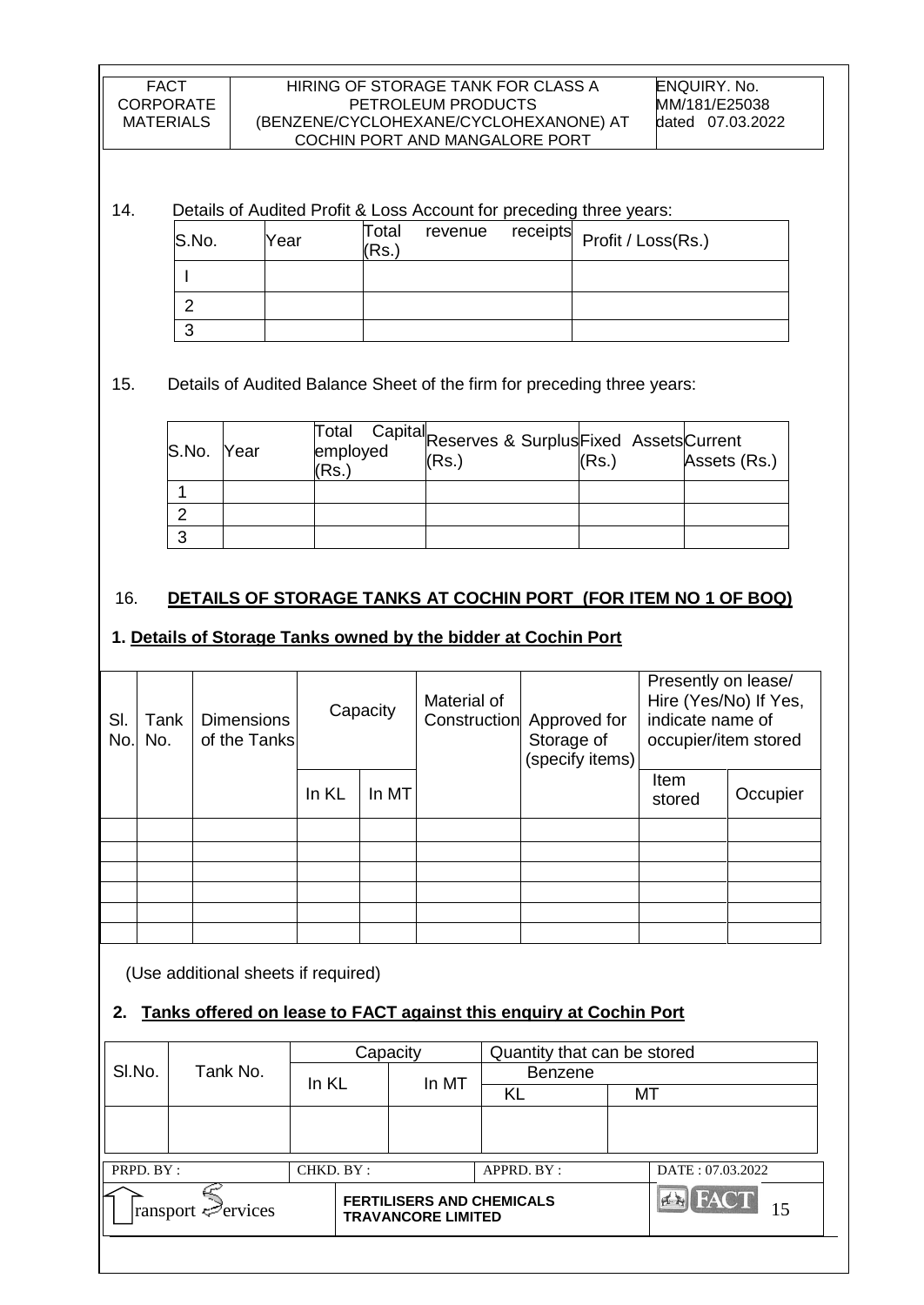|            |                 | (Use additional sheets, if required)                                                                                                                                                |          |       |             |                                                            |                |                                                                                          |  |
|------------|-----------------|-------------------------------------------------------------------------------------------------------------------------------------------------------------------------------------|----------|-------|-------------|------------------------------------------------------------|----------------|------------------------------------------------------------------------------------------|--|
|            |                 | Drawings & site plan for the above tanks shall be furnished.                                                                                                                        |          |       |             |                                                            |                |                                                                                          |  |
|            | 1st April 2022- | Basic Storage capacity at Cochin Port offered to FACT against this tender:<br>Basic storage capacity offered at Cochin Port will be available for use by FACT from<br><b>YES/NO</b> |          |       |             |                                                            |                |                                                                                          |  |
|            |                 | Pl. inform date of availability of basic storage capacity if reply is NO to above                                                                                                   |          |       |             |                                                            |                |                                                                                          |  |
|            |                 | Other facilities: (to specify by the bidders with additional sheets, if required)                                                                                                   |          |       |             |                                                            |                |                                                                                          |  |
| a.         |                 | Details of facilities available for loading road tankers                                                                                                                            |          |       |             |                                                            |                |                                                                                          |  |
| b.         |                 | Details of facilities available for unloading from road tankers                                                                                                                     |          |       |             |                                                            |                |                                                                                          |  |
| C.         |                 | Details of certified weighbridges available for weighing material                                                                                                                   |          |       |             |                                                            |                |                                                                                          |  |
| d.         |                 | Details of facilities for receiving from ship-Guaranteed discharge rate for:<br>receipt of Benzene from ship.                                                                       |          |       |             |                                                            |                |                                                                                          |  |
|            |                 | Certified that the above tank(s) is/are in all respects suitable and with statutory licenses /<br>approvals for receiving and storing Benzene.                                      |          |       |             |                                                            |                |                                                                                          |  |
|            |                 | 17. <u>DETAILS OF STORAGE TANKS AT_MANGALORE_PORT (FOR ITEM NO 2 OF </u>                                                                                                            |          |       |             |                                                            |                | <u>BOQ)</u>                                                                              |  |
|            |                 | 1. Details of Storage Tanks owned by the bidder at Mangalore Port                                                                                                                   |          |       |             |                                                            |                |                                                                                          |  |
| SI.<br>No. | Tank<br>No.     | <b>Dimensions</b><br>of the Tanks                                                                                                                                                   | Capacity |       | Material of | Construction Approved for<br>Storage of<br>(specify items) |                | Presently on lease/<br>Hire (Yes/No) If Yes,<br>indicate name of<br>occupier/item stored |  |
|            |                 |                                                                                                                                                                                     | In KL    | In MT |             |                                                            | Item<br>stored | Occupier                                                                                 |  |
|            |                 |                                                                                                                                                                                     |          |       |             |                                                            |                |                                                                                          |  |
|            |                 |                                                                                                                                                                                     |          |       |             |                                                            |                |                                                                                          |  |
|            |                 |                                                                                                                                                                                     |          |       |             |                                                            |                |                                                                                          |  |

| PRPD. BY:                               | CHKD. BY: | APPRD. BY:                                                    | DATE: 07.03.2022 |
|-----------------------------------------|-----------|---------------------------------------------------------------|------------------|
| $\lvert$ ransport $\mathcal{P}$ ervices |           | <b>FERTILISERS AND CHEMICALS</b><br><b>TRAVANCORE LIMITED</b> |                  |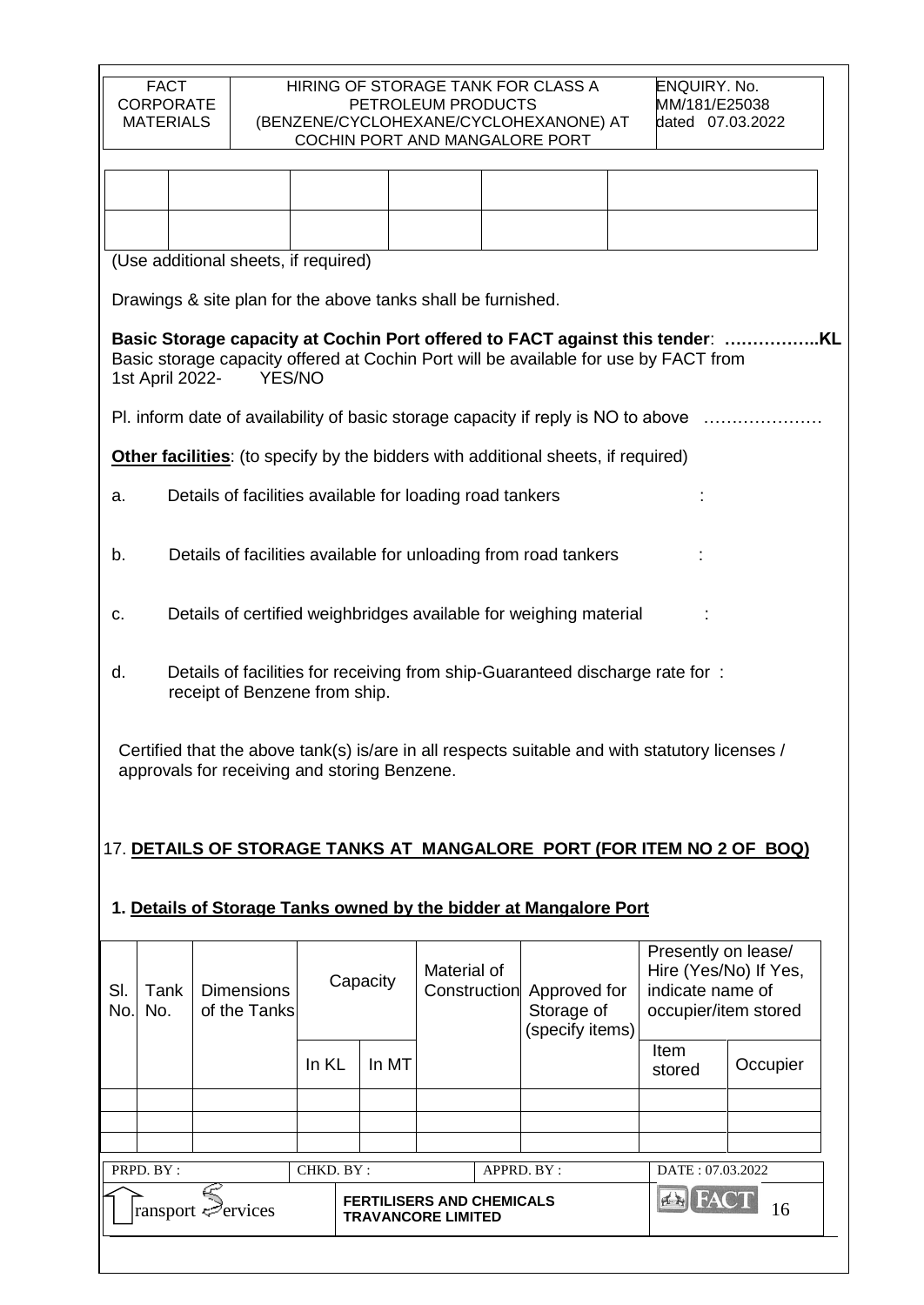|  | the contract of the contract of the contract of the contract of the contract of |  | $\overline{\phantom{a}}$ |  |  |
|--|---------------------------------------------------------------------------------|--|--------------------------|--|--|
|  |                                                                                 |  |                          |  |  |

(Use additional sheets if required)

# **2. Tanks offered on lease to FACT against this enquiry at Mangalore Port**

|                                                                                                                      |                                                                                                                                                |           | Capacity                                                      | Quantity that can be stored |                              |  |  |  |
|----------------------------------------------------------------------------------------------------------------------|------------------------------------------------------------------------------------------------------------------------------------------------|-----------|---------------------------------------------------------------|-----------------------------|------------------------------|--|--|--|
| SI.No.                                                                                                               | Tank No.                                                                                                                                       | In KL     | In MT                                                         | <b>Benzene</b>              |                              |  |  |  |
|                                                                                                                      |                                                                                                                                                |           |                                                               | <b>KL</b>                   | MT                           |  |  |  |
|                                                                                                                      |                                                                                                                                                |           |                                                               |                             |                              |  |  |  |
|                                                                                                                      |                                                                                                                                                |           |                                                               |                             |                              |  |  |  |
|                                                                                                                      |                                                                                                                                                |           |                                                               |                             |                              |  |  |  |
|                                                                                                                      |                                                                                                                                                |           |                                                               |                             |                              |  |  |  |
|                                                                                                                      | (Use additional sheets, if required)                                                                                                           |           |                                                               |                             |                              |  |  |  |
|                                                                                                                      | Drawings & site plan for the above tanks shall be furnished.                                                                                   |           |                                                               |                             |                              |  |  |  |
|                                                                                                                      |                                                                                                                                                |           |                                                               |                             |                              |  |  |  |
|                                                                                                                      | Basic Storage capacity at Mangalore Port offered to FACT against this tender: KL                                                               |           |                                                               |                             |                              |  |  |  |
| Basic storage capacity offered at Mangalore Port will be available for use by FACT from<br>1st April 2022-<br>YES/NO |                                                                                                                                                |           |                                                               |                             |                              |  |  |  |
| PI. inform date of availability of basic storage capacity if reply is NO to above                                    |                                                                                                                                                |           |                                                               |                             |                              |  |  |  |
| <b>Other facilities:</b> (to specify by the bidders with additional sheets, if required)                             |                                                                                                                                                |           |                                                               |                             |                              |  |  |  |
| a.                                                                                                                   | Details of facilities available for loading road tankers                                                                                       |           |                                                               |                             |                              |  |  |  |
| Details of facilities available for unloading from road tankers<br>b.                                                |                                                                                                                                                |           |                                                               |                             |                              |  |  |  |
| Details of certified weighbridges available for weighing material<br>С.                                              |                                                                                                                                                |           |                                                               |                             |                              |  |  |  |
| Details of facilities for receiving from ship-Guaranteed discharge rate for:<br>d.<br>receipt of Benzene from ship.  |                                                                                                                                                |           |                                                               |                             |                              |  |  |  |
|                                                                                                                      | Certified that the above tank(s) is/are in all respects suitable and with statutory licenses /<br>approvals for receiving and storing Benzene. |           |                                                               |                             |                              |  |  |  |
| PRPD. BY:                                                                                                            |                                                                                                                                                | CHKD. BY: |                                                               | APPRD. BY:                  | DATE: 07.03.2022             |  |  |  |
|                                                                                                                      | ransport $\mathcal{P}$ ervices                                                                                                                 |           | <b>FERTILISERS AND CHEMICALS</b><br><b>TRAVANCORE LIMITED</b> |                             | <b>FACT</b><br>$7 - 1$<br>17 |  |  |  |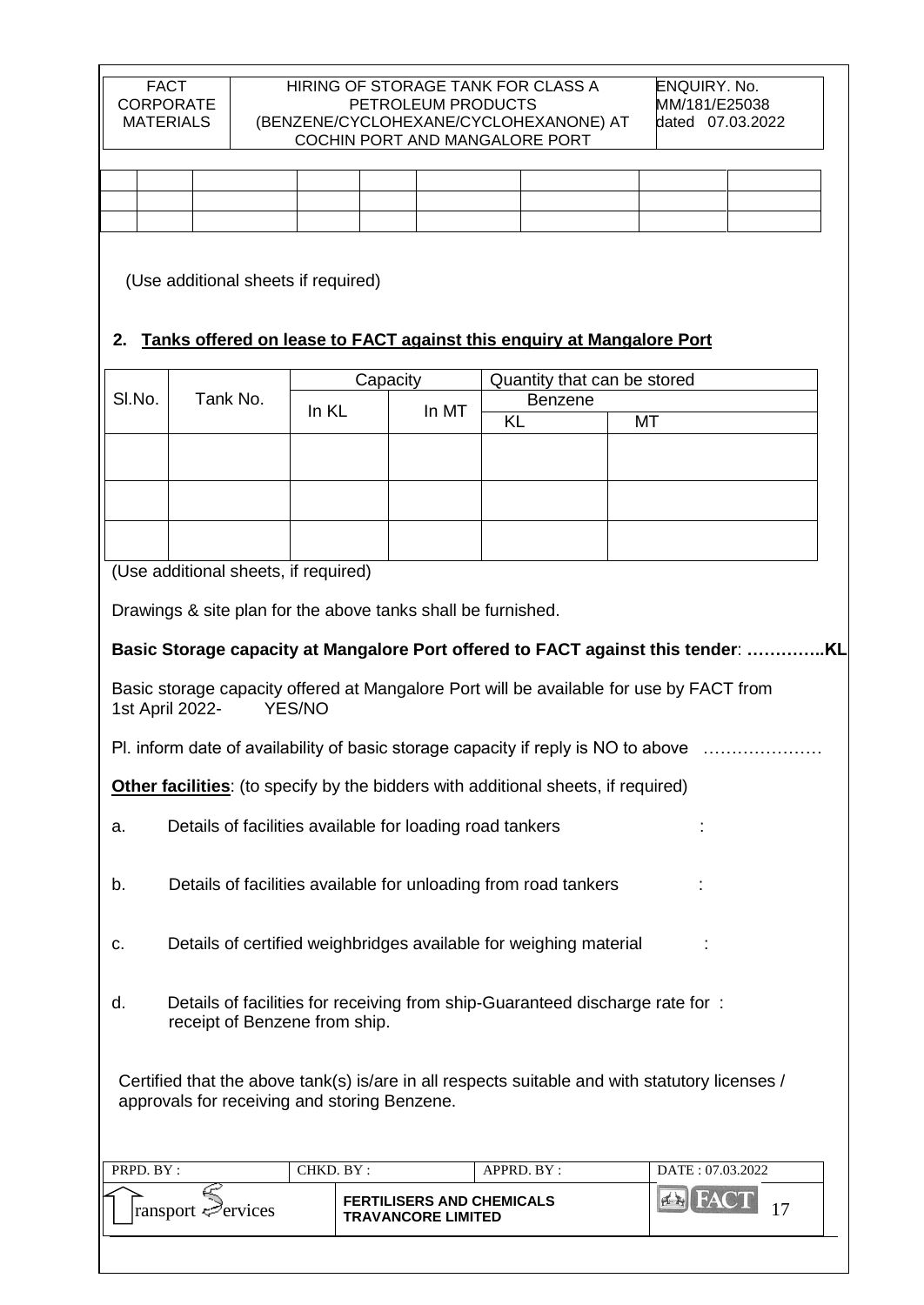| <b>FACT</b><br><b>CORPORATE</b><br><b>MATERIALS</b> |           | HIRING OF STORAGE TANK FOR CLASS A<br>PETROLEUM PRODUCTS<br>COCHIN PORT AND MANGALORE PORT | (BENZENE/CYCLOHEXANE/CYCLOHEXANONE) AT | <b>ENQUIRY. No.</b><br>MM/181/E25038<br>dated 07.03.2022                                                                                                                                                                                                                                                                                                                                                                                                                   |
|-----------------------------------------------------|-----------|--------------------------------------------------------------------------------------------|----------------------------------------|----------------------------------------------------------------------------------------------------------------------------------------------------------------------------------------------------------------------------------------------------------------------------------------------------------------------------------------------------------------------------------------------------------------------------------------------------------------------------|
|                                                     |           | <b>DECLARATION</b>                                                                         |                                        |                                                                                                                                                                                                                                                                                                                                                                                                                                                                            |
|                                                     |           | liable for rejection/ render us liable for disqualification.                               |                                        | I/We hereby declare that the particulars furnished above are true to the best of my/our<br>knowledge and belief. I/we hereby agree that FACT shall have the right to visit my/our<br>office/works to satisfy themselves that the particulars furnished above are correct and I/we<br>shall furnish any additional information/documents that may be required by FACT. I/we<br>understand that suppression of any facts/furnishing false information shall render our offer |
|                                                     |           |                                                                                            |                                        | Signature of the Bidder:                                                                                                                                                                                                                                                                                                                                                                                                                                                   |
| Place:<br>Date:                                     |           | Name of the Bidder:                                                                        |                                        | (Seal)                                                                                                                                                                                                                                                                                                                                                                                                                                                                     |
|                                                     |           |                                                                                            |                                        |                                                                                                                                                                                                                                                                                                                                                                                                                                                                            |
|                                                     |           |                                                                                            |                                        |                                                                                                                                                                                                                                                                                                                                                                                                                                                                            |
|                                                     |           |                                                                                            |                                        |                                                                                                                                                                                                                                                                                                                                                                                                                                                                            |
|                                                     |           |                                                                                            |                                        |                                                                                                                                                                                                                                                                                                                                                                                                                                                                            |
|                                                     |           |                                                                                            |                                        |                                                                                                                                                                                                                                                                                                                                                                                                                                                                            |
|                                                     |           |                                                                                            |                                        |                                                                                                                                                                                                                                                                                                                                                                                                                                                                            |
|                                                     |           |                                                                                            |                                        |                                                                                                                                                                                                                                                                                                                                                                                                                                                                            |
|                                                     |           |                                                                                            |                                        |                                                                                                                                                                                                                                                                                                                                                                                                                                                                            |
|                                                     |           |                                                                                            |                                        |                                                                                                                                                                                                                                                                                                                                                                                                                                                                            |
|                                                     |           |                                                                                            |                                        |                                                                                                                                                                                                                                                                                                                                                                                                                                                                            |
|                                                     |           |                                                                                            |                                        |                                                                                                                                                                                                                                                                                                                                                                                                                                                                            |
|                                                     |           |                                                                                            |                                        |                                                                                                                                                                                                                                                                                                                                                                                                                                                                            |
|                                                     |           |                                                                                            |                                        |                                                                                                                                                                                                                                                                                                                                                                                                                                                                            |
|                                                     |           |                                                                                            |                                        |                                                                                                                                                                                                                                                                                                                                                                                                                                                                            |
| PRPD. BY:                                           | CHKD. BY: |                                                                                            | APPRD. BY:                             | DATE: 07.03.2022                                                                                                                                                                                                                                                                                                                                                                                                                                                           |
| ransport Pervices                                   |           | <b>FERTILISERS AND CHEMICALS</b><br><b>TRAVANCORE LIMITED</b>                              |                                        | <b>FACT</b><br>18                                                                                                                                                                                                                                                                                                                                                                                                                                                          |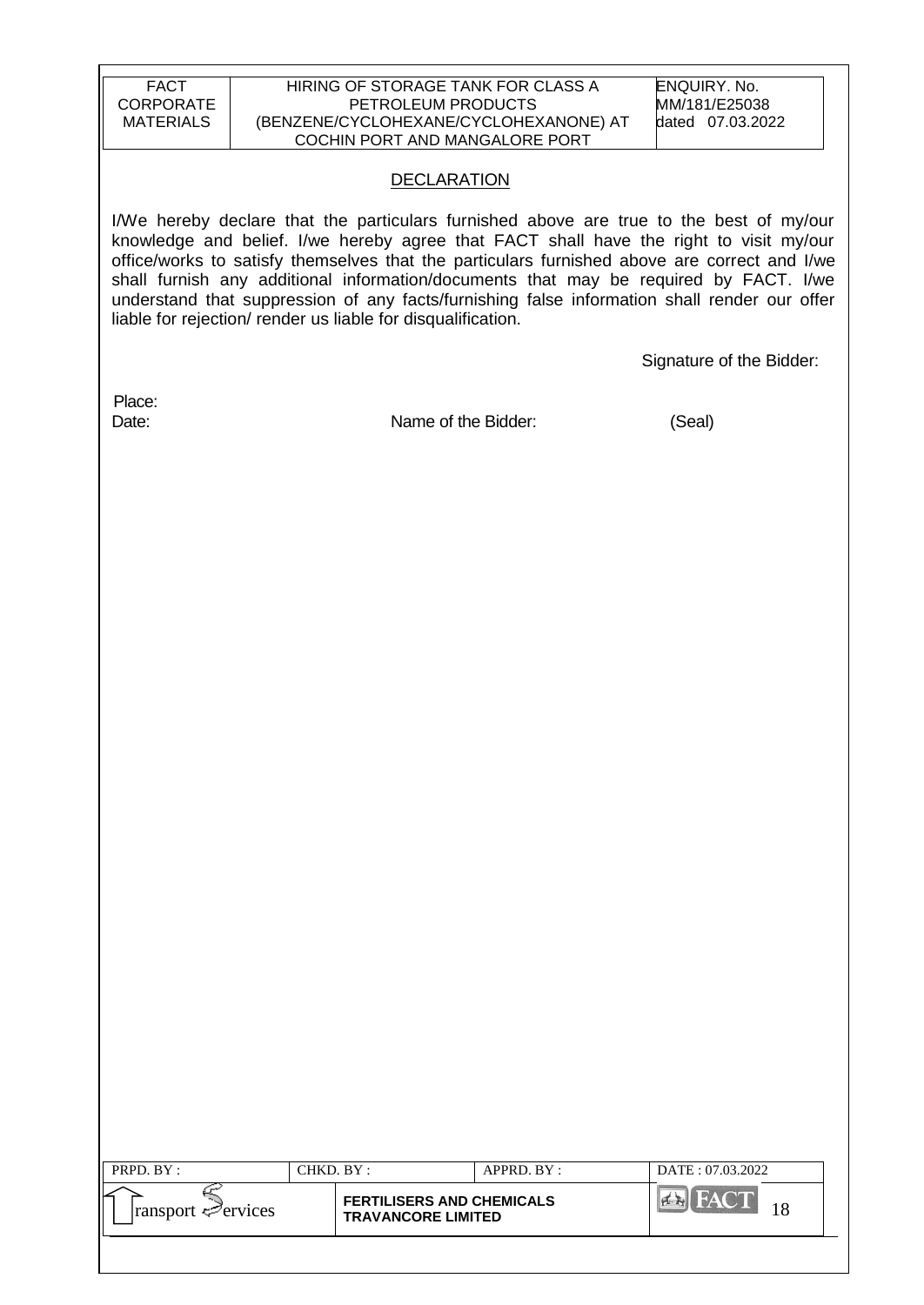ENQUIRY. No. MM/181/E25038 dated 07.03.2022

#### **ANNEXURE IV**

### **COMPLIANCE STATEMENT**

We state that offer is in full compliance with the documents issued against the Enquiry No: MM/ 181/E25038 dated 07.03.2022 and we have read and understood the Notice Inviting Tender, Scope of Work, Instructions to Bidders, Scope of Work and Terms and Conditions of Contract attached with this enquiry referred above and hereby confirm our acceptance to the same.

Name of bidder: Signature of the Bidder:

Place: Date:

| PRPD. BY :                  | CHKD. BY :                                                    | APPRD. BY: | DATE: 07.03.2022 |
|-----------------------------|---------------------------------------------------------------|------------|------------------|
| ransport $\epsilon$ ervices | <b>FERTILISERS AND CHEMICALS</b><br><b>TRAVANCORE LIMITED</b> |            |                  |
|                             |                                                               |            |                  |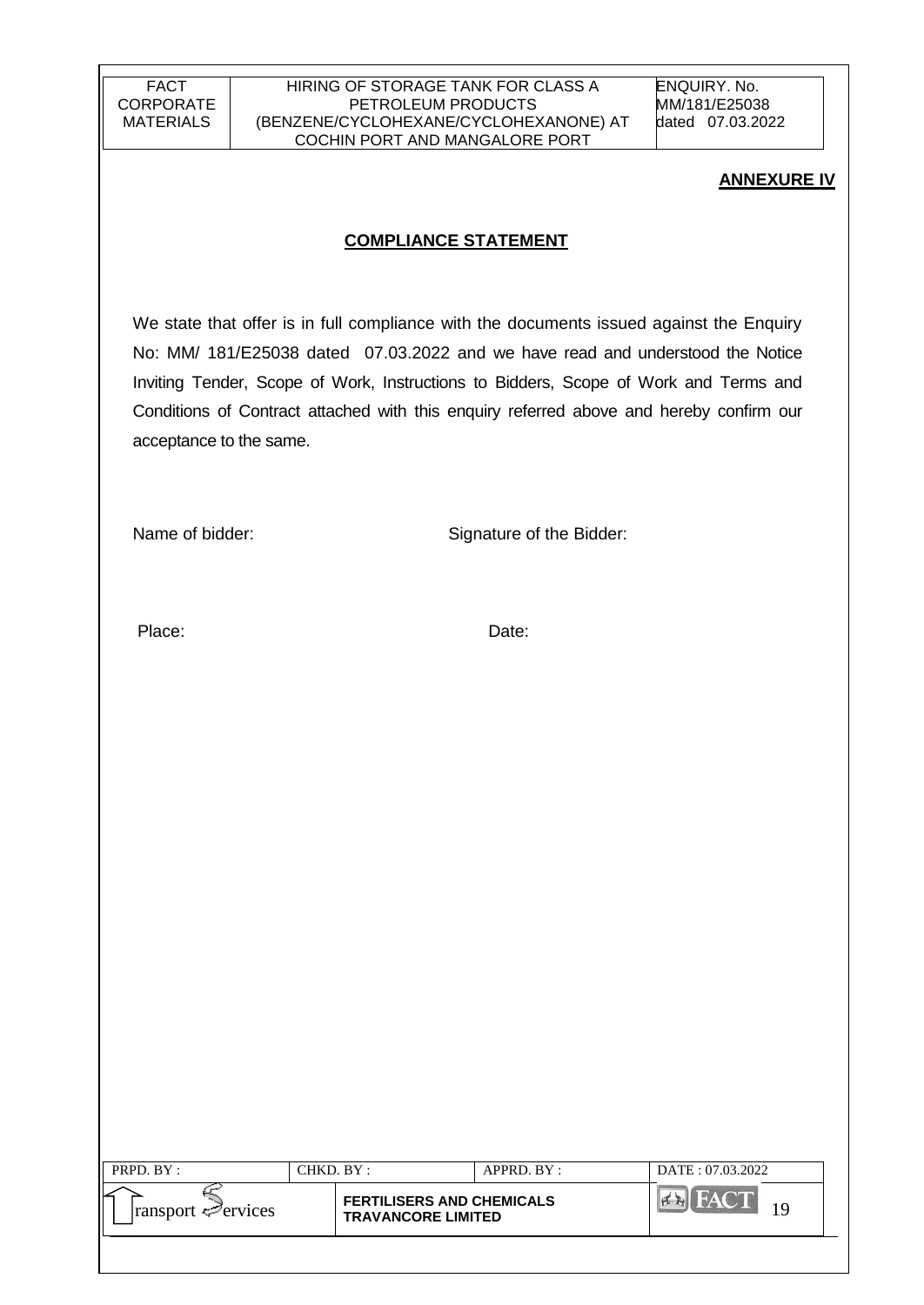ENQUIRY. No. MM/181/E25038 dated 07.03.2022

# **ANNEXURE – V**

# **SPECIAL TERMS AND CONDITIONS OF CONTRACT**

### **1.0 DEFINITIONS**

**"FACT"** shall mean the Fertilisers and Chemicals Travancore Limited, with registered office at Udyogamandal, Cochin and its operating Divisions viz. Udyogamandal Division, Petrochemical Division and Cochin Division.

**"Contractor"** shall mean the Company/ partnership/firm/individual with whom the contract is finalised by FACT for hiring of storage tanks.

**2.0** Period of Contract: Two years from the date of commencement of contract as per LOI/Work Order.

### **3.0 Storage Facility**

**A basic storage capacity between 4500 KL to 5750 KL/month shall be provided, in one or more safe storage tanks at Cochin Port (for item no 1 of BOQ) & Mangalore Port (for item no 2 of BOQ) respectively.**

#### . **4.0 Security Deposit**

- **4.1** The contractor shall remit 3% of the contract value for the basic storage capacity, for the period of 2 years, as interest free security deposit or furnish a Bank guarantee from a Nationalised/Scheduled Bank in the format prescribed by FACT (Annexure-VIII) for equivalent amount within 15 days of award of Letter of Intent or contract, whichever is earlier. The Bank Guarantee shall be valid till the expiry of the contract with a claim period of six months thereafter.
- **4.2** The security deposit shall not be released until the work as per the contract is satisfactorily completed and accepted and final bills paid. Any amount due from the contractor to FACT shall be deducted from the security deposit without prejudice to FACT"s right to claim balance amount, if any, from the contractor.
- 4.3 The violation of any of the terms and conditions of contract by the contractor shall entail forfeiture of the security deposit and disqualification from further work with FACT without prejudice to FACT"s right to avail of other remedies.

## **5.0 Scope of Work:**

**5.1** The contractor shall receive benzene/cyclohexane/anone from the ship to the storage tanks(s) at his terminal, safely store the material and deliver the same to tanker lorries or barges arranged and duly authorised by FACT, by making use of the contractor's own pumping facilities, loading and unloading facilities, pipelines and workers. The contractor shall arrange weighment of tanker lorries in the presence of FACT representative/ FACT"s surveyor on weighbridges having valid certification from the legal Metrology department.

| PRPD. BY:                       | $CHKD$ $BY$ : |                                                               | APPRD. BY: | DATE: 07.03.2022 |  |
|---------------------------------|---------------|---------------------------------------------------------------|------------|------------------|--|
| $\lvert$ ransport $\ll$ ervices |               | <b>FERTILISERS AND CHEMICALS</b><br><b>TRAVANCORE LIMITED</b> |            |                  |  |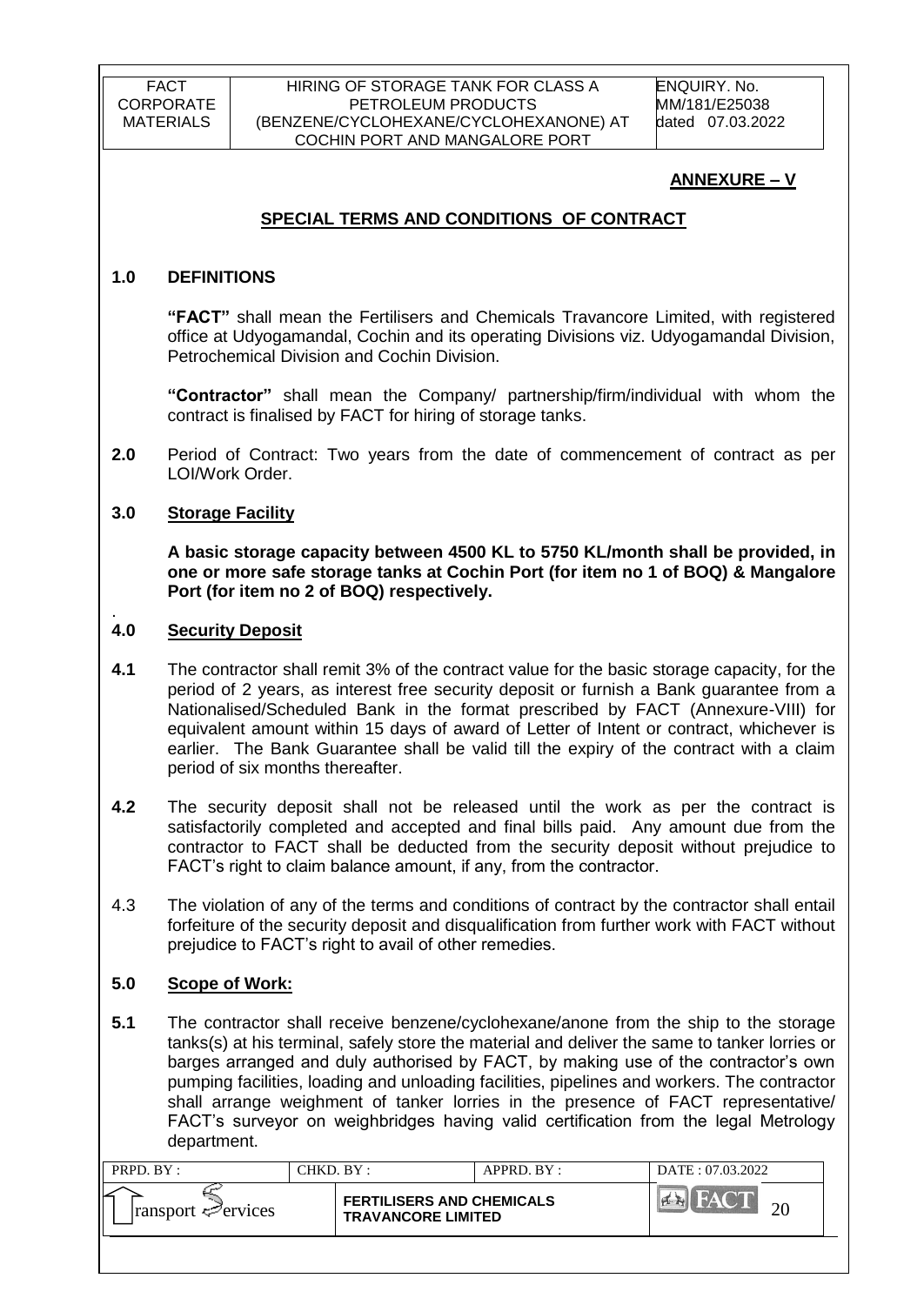- **5.2** The contractor shall not only ensure that the certificate issued by The Legal Metrology Centre is valid and current but shall also be responsible for the accuracy of the weighbridge. Merely holding a valid certificate as above shall not absolve the contractor"s responsibility of ensuring accurate weighment. In case of disparity in weighment between loading and unloading point and if it is found that the reasons for disparity in weighment is not attributable to FACT, the contractor shall immediately arrange to recalibrate the weighbridge at the loading point irrespective of the currency of the calibration certificate. In case of the disparity in weighment remaining unsettled, the value of the material short received at FACT, shall be recovered from the contractor"s bills.
- **5.3** The contractor shall ensure that during the contract period, the tanks and connected facilities are clean, fully fit and satisfying all the statutory, legal and safety requirements to receive, store and handle benzene/cyclohexane/anone. The contractor will be the custodian and fully responsible for the materials entrusted to them. The contractor shall ensure that trained people are deployed for the handling operations at their terminal.
- **5.4** The contractor shall keep the terminal open for receipt / delivery of material throughout the contract period. Material from ship shall be received at any time during day and night, whenever the ship is ready for discharge.

FACT shall give at least 2 days' notice on expected arrival date of ships. Any loss incurred by FACT on account of the contractor"s failure to receive cargo on arrival shall be to the contractor's account.

- **5.5** Loading into tanker lorries shall be normally from 8 AM to 8 PM on Port working days. However, if required by FACT, unloading / loading on holidays and night shall also be facilitated by the contractor.
- **5.6** Security and safety of the material while in the tanks, during loading / unloading operations and in the loaded tankers, until the loaded tankers have left the premises of the tank terminal- shall be the contractor"s responsibility. In the event of any leak occurring during loading or after loading of tankers is completed, the contractor shall immediately stop pumping and arrange to transfer the material back into the storage tank from the leaking tankers then and there itself.
- **5.7** All operations of receipt of material in the tanks and delivery to tanker lorries or barges shall be undertaken by the contractor under the supervision of the authorised surveyors of FACT. The contractor shall maintain record of receipts and despatches to enable FACT to know the stock/despatches at any time.

## **6.0 Duties, Taxes etc.**

- **6.1** Duties, taxes and levies if any and insurance coverage for the tanks and installations shall be borne by the contractor. Duties, taxes and levies if any and insurance cover for the material, shall be borne by FACT. GST extra as applicable on the hire charges shall be borne by FACT.
- **6.2** Hire charges shall be firm during the contract period. No escalations shall be given on

| ∠<br><b>FERTILISERS AND CHEMICALS</b>                                |  |
|----------------------------------------------------------------------|--|
| $\lvert$ ransport $\mathcal{P}$ ervices<br><b>TRAVANCORE LIMITED</b> |  |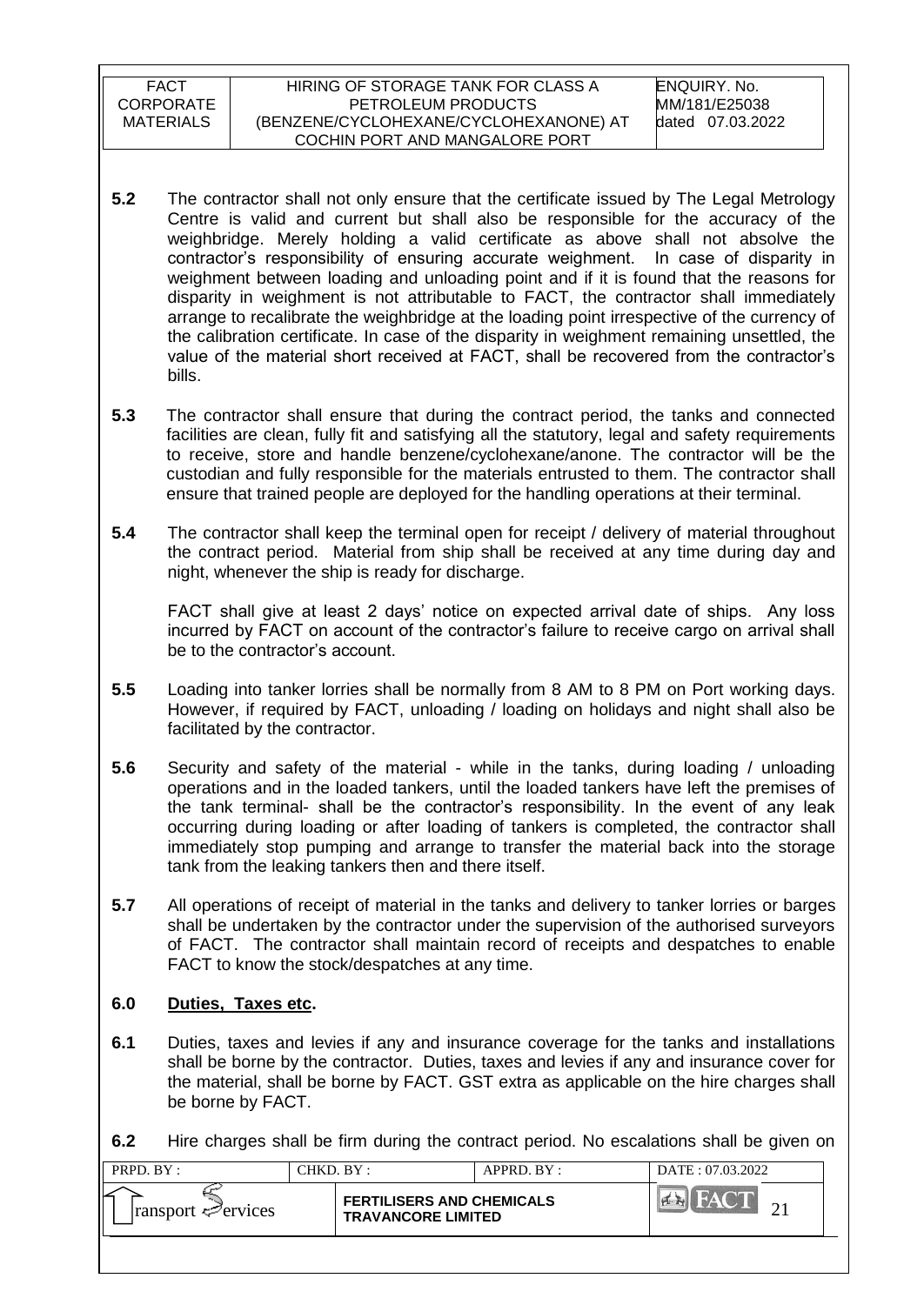the same.

**6.3** The contractor shall furnish details regarding any ban / suspension of the activities, at any point of time till completion of the contract, by Cochin port trust/Mangalore Port Trust or any other agencies for receiving, storing and handling of Benzene/Cyclohexane/Anone (Class A petroleum products) by the contractor or in the installation owned/ operated by the contractor. In such cases, timely clearance of the ban / suspension for the uninterrupted availability of the storage facility shall be the responsibility of the contractor. The contractor shall also be responsible for any loss or damages to FACT due to the contractor"s failure/delay in receiving the cargo, demurrage etc. on account of the above.

### **7.0 Hire charges**

- **7.1** The hire charges payable shall be on monthly basis. The hire charge for a month shall be for the basic storage capacity, if the quantity stored is less than or equal to the same.
- **7.2** If so required, FACT shall have the option to avail additional capacity up to 6800 KL (inclusive of the basic storage capacity)**.** The hire charges for the additional storage capacity, in excess of basic storage capacity, shall be applicable only if availed by FACT and shall be computed on a weekly basis for the maximum quantity stored during the week.
- **7.3** The maximum quantity stored shall be as per the records maintained by the contractor duly certified by the authorised surveyor of FACT as per Cl.5.7.
- **8.0** Neither FACT nor the contractor shall transfer, assign or sublet the hired tanks without mutual consent. However, when tank(s) are not required by FACT, the contractor may use the tank(s) with the consent of FACT. No hire charges shall be paid by FACT for such period. In such cases, the tank(s) shall be made available for FACT"s use within one week of intimation from FACT.

## **9.0 Payment .**

Payment shall be effected, on presentation of the bills to the Dy. General Manager (Fin)-Bills duly certified by the authorised person specified in the special conditions attached. Final settlement of contractors bill shall be made after deduction of (1) amounts due from them to FACT on account of shortage / damages / loss to the goods entrusted to them, (2) statutory levies such as PF liability, Income Tax etc. if any and (3) any other amount due from the contractor for any other reason. If the amount due from the contractor is more than the amount due to the contractor, the contractor shall arrange to pay FACT the difference without delay. TDS @ 2% will be deducted on payment made to the supplier of taxable goods or services as per statute in force.

**10.0** Neither FACT nor the contractor shall be considered in default in performance of their obligations so long as the performance is prevented or delayed because of force majeure viz., strikes, war hostilities, revolution, civil commotion, epidemic, accidents, fire, wind flood or because of any law and order proclamation, regulation or ordinance of governments or sub divisions thereof, or because of any act of God or nature.

| PRPD. BY:                       | CHKD. BY: |                                                               | APPRD. BY: | DATE: 07.03.2022 |
|---------------------------------|-----------|---------------------------------------------------------------|------------|------------------|
| $\lvert$ ransport $\ll$ ervices |           | <b>FERTILISERS AND CHEMICALS</b><br><b>TRAVANCORE LIMITED</b> |            |                  |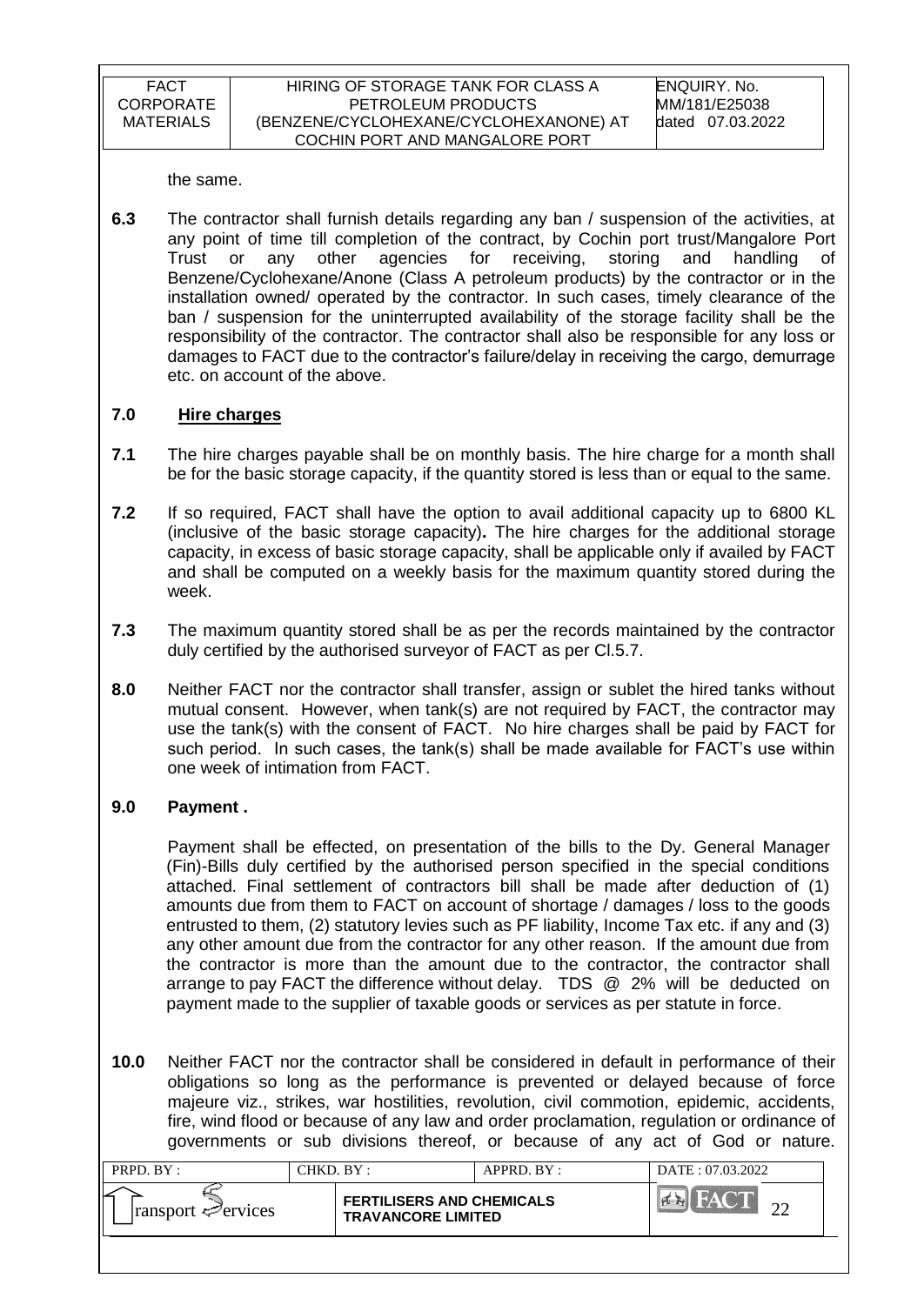Notification of circumstances of force majeure shall be intimated in writing within 7 days of its occurrence.

- 11.0 FACT reserves the right to terminate or cancel this work order in whole or in part with one month's written notice to the contractor.
- 12.0 If the contractor (tank owner) fails to receive cargo at the guaranteed discharge rate, any demurrage incurred by FACT, on account of the contractors failure to receive cargo at the guaranteed discharge rate, will be recovered from the contractor.
- 13.0 The Contractor shall obtain at his cost all permits, license and other authorization, as required for his work, from Govt. authorities. The Contractor shall maintain proper records & registers as required by the concerned statutes and submit them to FACT as and when required.

Proper records of payment of wages to workers/labourers/crew etc. engaged in the work shall be maintained by the Contractor and produced for inspection when required by FACT.

The Contractor shall be responsible for all payments to his workmen including Employees State Insurance and Provident Fund benefits etc., if any, i.e. FACT shall not make any payments to the Contractor other than the rates agreed for the work. All extra payments, if any, to be made to the Contractor's workmen during the course of contract period shall be borne entirely by the Contractor.

In case the Contractor fails to discharge his statutory obligations leading to a situation wherein FACT is to incur any expenditure/loss in their capacity as the Principal Employer such expenditure/loss shall be realised from the Contractor.

## **14.0 Applicable Law & Settlement of Disputes**:

This contract shall be subject to and shall in all respects be governed by Indian law.

If any dispute arises out of or relating to or in connection with this contract, between the contractor and the owner/FACT, the same shall be amicably settled through mutual discussions, failing which, the unresolved dispute (s) shall be referred to arbitration in accordance with the provisions of the Arbitration and Conciliation Act, 1996, as amended from time to time and number of Arbitrator shall be one. The Venue of the Arbitration shall be at Ernakulam and the proceeding shall be in English.

Any legal proceedings relating to or in connection with this contract shall be limited to the exclusive jurisdiction of the High Court of Kerala.

## **15.0 FRAUD PREVENTION POLICY OF FACT:**

FACT a Central Public Sector Undertaking (PSU) follows Corporate Governance

| PRPD. BY:                       | CHKD. BY : |                                                               | APPRD. BY: | DATE: 07.03.2022 |  |
|---------------------------------|------------|---------------------------------------------------------------|------------|------------------|--|
| $\lvert$ ransport $\ll$ ervices |            | <b>FERTILISERS AND CHEMICALS</b><br><b>TRAVANCORE LIMITED</b> |            | in/A             |  |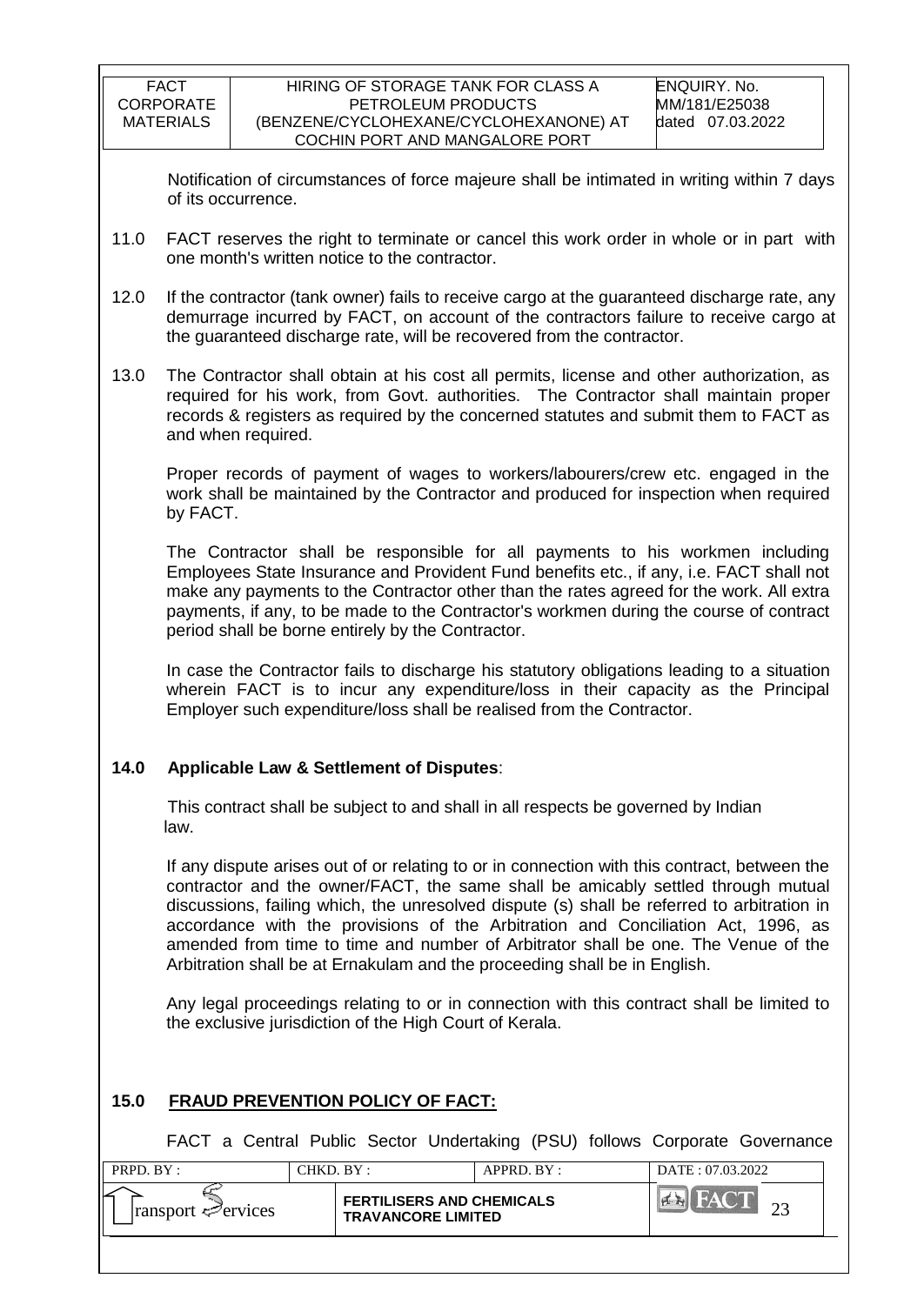#### HIRING OF STORAGE TANK FOR CLASS A PETROLEUM PRODUCTS (BENZENE/CYCLOHEXANE/CYCLOHEXANONE) AT COCHIN PORT AND MANGALORE PORT

ENQUIRY. No. MM/181/E25038 dated 07.03.2022

principles proactively and has formulated a Fraud Prevention Policy. Details of Fraud Prevention Policy of FACT-2012 can be viewed in FACT"s Website [www.fact.co.in.](http://www.fact.co.in/) Contractors shall make themselves aware and also ensure compliance of the same.

16. The contract can be terminated by FACT with one month's notice at any time during the pendency of the contract.

## 17. **AGREEMENT**

 Contractor to Execute Agreement: The contractor shall execute an Agreement with FACT, within 15 days of receipt of the Work Order. The Agreement shall be executed on stamp paper (of appropriate value) as per the proforma as specified by FACT.

18. **Contract Administration:** This contract will be administered and executed by the Asst. General Manager (Production) Offsite or any officer authorised by him.

| PRPD. BY:                                      | CHKD. BY :                                                    | APPRD. BY: | DATE: 07.03.2022 |
|------------------------------------------------|---------------------------------------------------------------|------------|------------------|
| ے ا<br>$\lvert$ ransport $\mathcal{P}$ ervices | <b>FERTILISERS AND CHEMICALS</b><br><b>TRAVANCORE LIMITED</b> |            | <b>HACT</b>      |
|                                                |                                                               |            |                  |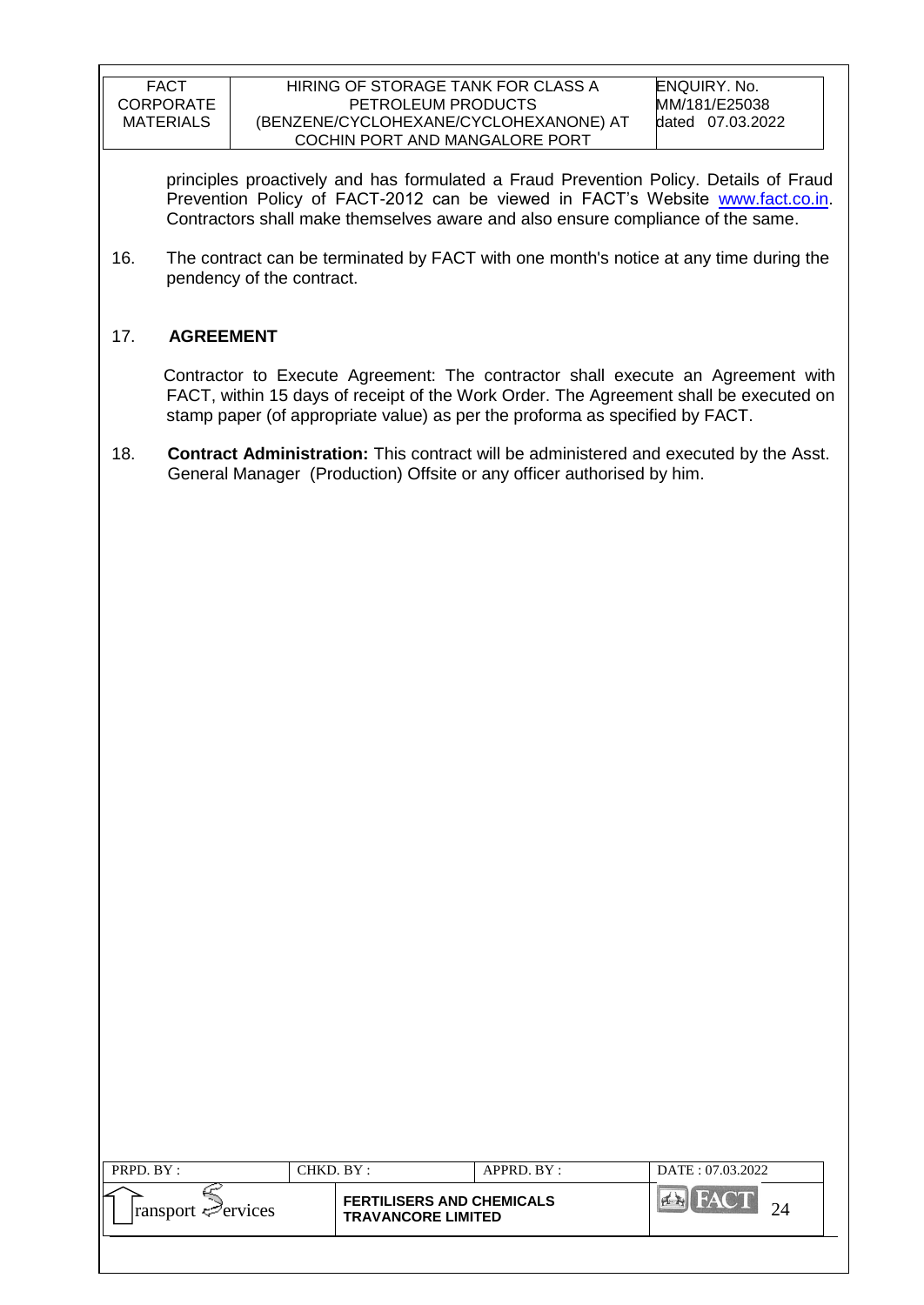#### HIRING OF STORAGE TANK FOR CLASS A PETROLEUM PRODUCTS (BENZENE/CYCLOHEXANE/CYCLOHEXANONE) AT COCHIN PORT AND MANGALORE PORT

ENQUIRY. No. MM/181/E25038 dated 07.03.2022

#### **ANNEXURE –VI**

#### UN-PRICED COPY OF P R IC E BID

(**Important: Please do not indicate any rates in this format. Only indicate "Quoted" under each blank column)**

From To

 SR. MANAGER [MATERIALS]T&S-C, CORPORATE MATERIALS, FACT PD ADMINISTRATION BUILDING, UDL - 683 501

Dear Sirs,

Sub: Hiring of storage tank for class A petroleum product (Benzene/Cyclohexane/Anone) at Cochin Port and Mangalore Port.

Ref: Enquiry No. MM/181/ E25038 dated 07.03.2022

With reference to the above enquiry, we quote our lowest rate for hiring of storage tank for class A petroleum product (Benzene/Cyclohexane/Anone) at Cochin Port (for item no 1 of BOQ)/Mangalore Port (for item no 2 of BOQ) as follows:

| SI <sub>No</sub> | Description                                                                                     | Indicate Quoted "Do not<br>quote rate in this in<br>column". |
|------------------|-------------------------------------------------------------------------------------------------|--------------------------------------------------------------|
|                  | Rate (Rs.) per KL per month of<br>Benzene/Cyclohexane/Anone (Excluding GST) -<br>Cochin Port    |                                                              |
| $\mathcal{P}$    | Rate (Rs.) per KL per month of<br>Benzene/Cyclohexane/Anone (Excluding GST) -<br>Mangalore Port |                                                              |

GST shall be extra as applicable based on statutory notifications.

We have read and understood the Enquiry Notice, Instructions to Bidders and Terms and Conditions of this Enquiry and hereby confirm our acceptance to the same.

Signature of the Bidder

Date: Place: Name of the Bidder (Seal)

| ∠<br><b>FERTILISERS AND CHEMICALS</b><br>$\lvert$ ransport $\mathcal{P}$ ervices<br><b>TRAVANCORE LIMITED</b> |  |
|---------------------------------------------------------------------------------------------------------------|--|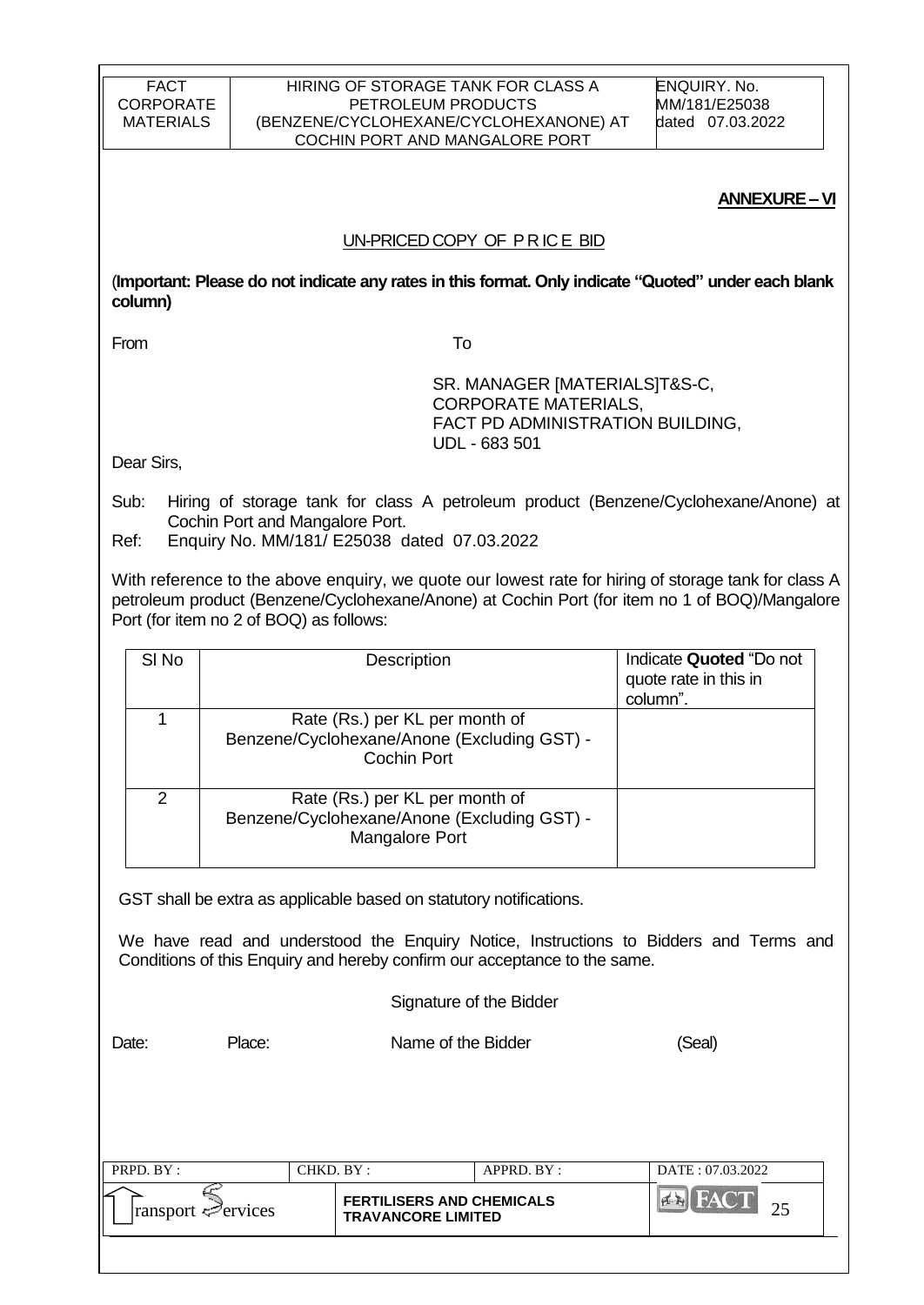| <b>FACT</b><br>CORPORATE<br><b>MATERIALS</b> |           | HIRING OF STORAGE TANK FOR CLASS A<br>PETROLEUM PRODUCTS | (BENZENE/CYCLOHEXANE/CYCLOHEXANONE) AT | <b>ENQUIRY. No.</b><br>MM/181/E25038<br>dated 07.03.2022                                         |
|----------------------------------------------|-----------|----------------------------------------------------------|----------------------------------------|--------------------------------------------------------------------------------------------------|
|                                              |           | COCHIN PORT AND MANGALORE PORT                           |                                        |                                                                                                  |
|                                              |           |                                                          |                                        |                                                                                                  |
|                                              |           |                                                          |                                        |                                                                                                  |
|                                              |           |                                                          |                                        | <b>ANNEXURE - VII</b>                                                                            |
|                                              |           |                                                          |                                        |                                                                                                  |
|                                              |           |                                                          |                                        |                                                                                                  |
|                                              |           | <b>PRICE BID (PART-B)</b>                                |                                        |                                                                                                  |
|                                              |           |                                                          |                                        |                                                                                                  |
|                                              |           |                                                          |                                        |                                                                                                  |
|                                              |           |                                                          |                                        |                                                                                                  |
|                                              |           |                                                          |                                        | Please visit <b>https://eprocure.gov.in</b> and search using the tender ID under FACT Tenders to |
|                                              |           |                                                          | see the Price Bid (BOQ- EXCEL SHEET).  |                                                                                                  |
|                                              |           |                                                          |                                        |                                                                                                  |
|                                              |           |                                                          |                                        |                                                                                                  |
|                                              |           |                                                          |                                        |                                                                                                  |
|                                              |           |                                                          |                                        |                                                                                                  |
|                                              |           |                                                          |                                        |                                                                                                  |
|                                              |           |                                                          |                                        |                                                                                                  |
|                                              |           |                                                          |                                        |                                                                                                  |
|                                              |           |                                                          |                                        |                                                                                                  |
|                                              |           |                                                          |                                        |                                                                                                  |
|                                              |           |                                                          |                                        |                                                                                                  |
|                                              |           |                                                          |                                        |                                                                                                  |
|                                              |           |                                                          |                                        |                                                                                                  |
|                                              |           |                                                          |                                        |                                                                                                  |
|                                              |           |                                                          |                                        |                                                                                                  |
|                                              |           |                                                          |                                        |                                                                                                  |
|                                              |           |                                                          |                                        |                                                                                                  |
|                                              |           |                                                          |                                        |                                                                                                  |
|                                              |           |                                                          |                                        |                                                                                                  |
| PRPD. BY:                                    | CHKD. BY: |                                                          | APPRD. BY:                             | DATE: 07.03.2022                                                                                 |
| Ę                                            |           | <b>FERTILISERS AND CHEMICALS</b>                         |                                        | <b>EX FACT</b>                                                                                   |
| ransport Pervices                            |           | <b>TRAVANCORE LIMITED</b>                                |                                        | 26                                                                                               |
|                                              |           |                                                          |                                        |                                                                                                  |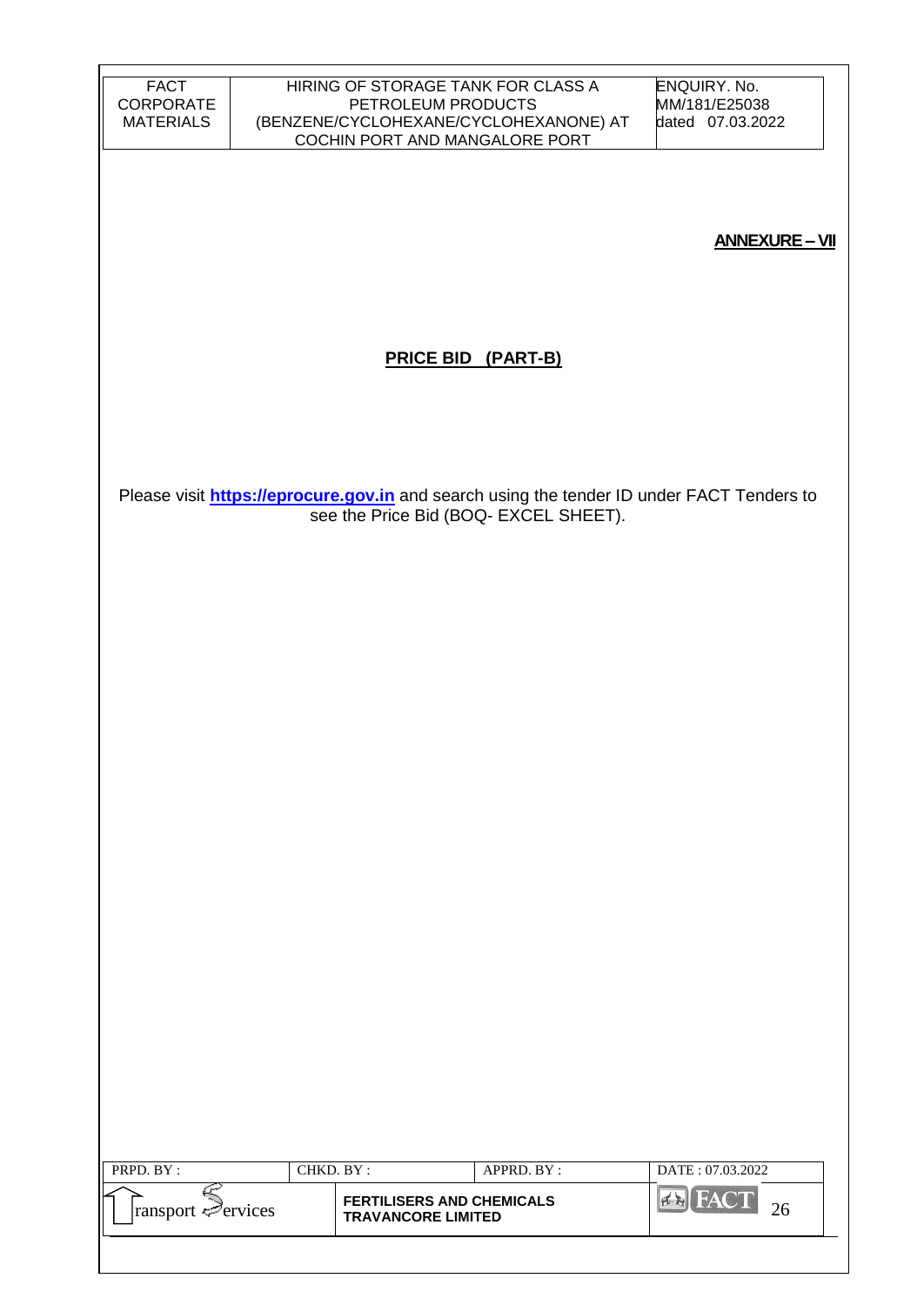#### HIRING OF STORAGE TANK FOR CLASS A PETROLEUM PRODUCTS (BENZENE/CYCLOHEXANE/CYCLOHEXANONE) AT COCHIN PORT AND MANGALORE PORT

ENQUIRY. No. MM/181/E25038 dated 07.03.2022

#### **ANNEXURE-VIII**

#### **PROFORMA OF BANK GUARANTEE FOR FURNISHING SECURITY DEPOSIT**

#### (TO BE OBTAINED FROM A INDIAN NATIONALISED/SCHEDULED BANK ON STAMP PAPER WORTH Rs.500/-)

To

The Fertilisers and Chemicals Travancore Ltd., Udyogamandal, Cochin-683 501.

Whereas FACT, Udyogamandal P.O., Kerala (hereinafter called referred to as the Company) has placed a work order no. ............... dated ............ with M/S.........................(hereinafter called the Contractor) for the work of .......................and whereas it is one of the conditions of the said work order that the Contractor shall either remit a sum of Rs.............. (Rupees..........................only) or furnish a Bank Guarantee for Rs............ (Rupees...........................only) as security deposit for the due fulfilment of the said work order by the said Contractor.

In consideration of the Company having agreed to accept a Bank Guarantee from us towards such security deposit in lieu of the cash deposit in accordance with the terms and conditions of the above work order, we................. The Bank (hereinafter referred to as the Bank) do hereby undertake to pay the Company merely on demand any sum or sums from time to time demanded by the Company up to a maximum of Rs................. (Rupees.......................only) being the amount of the security deposit against any loss or damage caused to or suffered by or would be caused to or suffered by the Company by reason of any breach by the said Contractor of any of the terms and conditions contained in the said work order.

We, the said Bank, do hereby undertake to pay the amount so demanded by the Company without any demur merely on a demand from the Company stating that the amount claimed is due by way of loss or damage caused to or suffered or would be caused to or suffered by the Company by reason of breach by the said Contractor of any of the terms and conditions contained in the said contract. Any such demand made on the Bank shall be conclusive as regards the amount due and payable by the Bank under this guarantee.

We undertake to pay to the Company any money so demanded notwithstanding any dispute or disputes raised by the said Contractor in any suit or proceeding pending before any court or Tribunal relating thereto our liability under this present being absolute and unequivocal.

The payment so made by us under this Guarantee shall be a valid discharge of our liability for payment there under and the said Contractor shall have no claim against us for making such payment.

We.......................... further agree that the guarantee herein contained shall remain in full force and effect during the period that would be taken for the performance of the said contract and that it shall continue to be enforceable till all the dues of the Company under or by virtue of the said contract have been fully paid and its claim satisfied or discharged or till the Company certifies that the terms and conditions of the said contract have been fully and properly carried out by the said contractor and accordingly discharges this guarantee.

We............................. further agree with the said company that they shall have the fullest liberty without our consent and without affecting in any manner our obligations hereunder to vary any of the terms and conditions of the said contract or to extend time of performance by the said

| PRPD. BY:                            | CHKD. BY : |                                                               | $APPRD$ . $BY$ : | DATE: 07.03.2022 |  |
|--------------------------------------|------------|---------------------------------------------------------------|------------------|------------------|--|
| ∠<br>$\lvert$ ransport $\ll$ ervices |            | <b>FERTILISERS AND CHEMICALS</b><br><b>TRAVANCORE LIMITED</b> |                  |                  |  |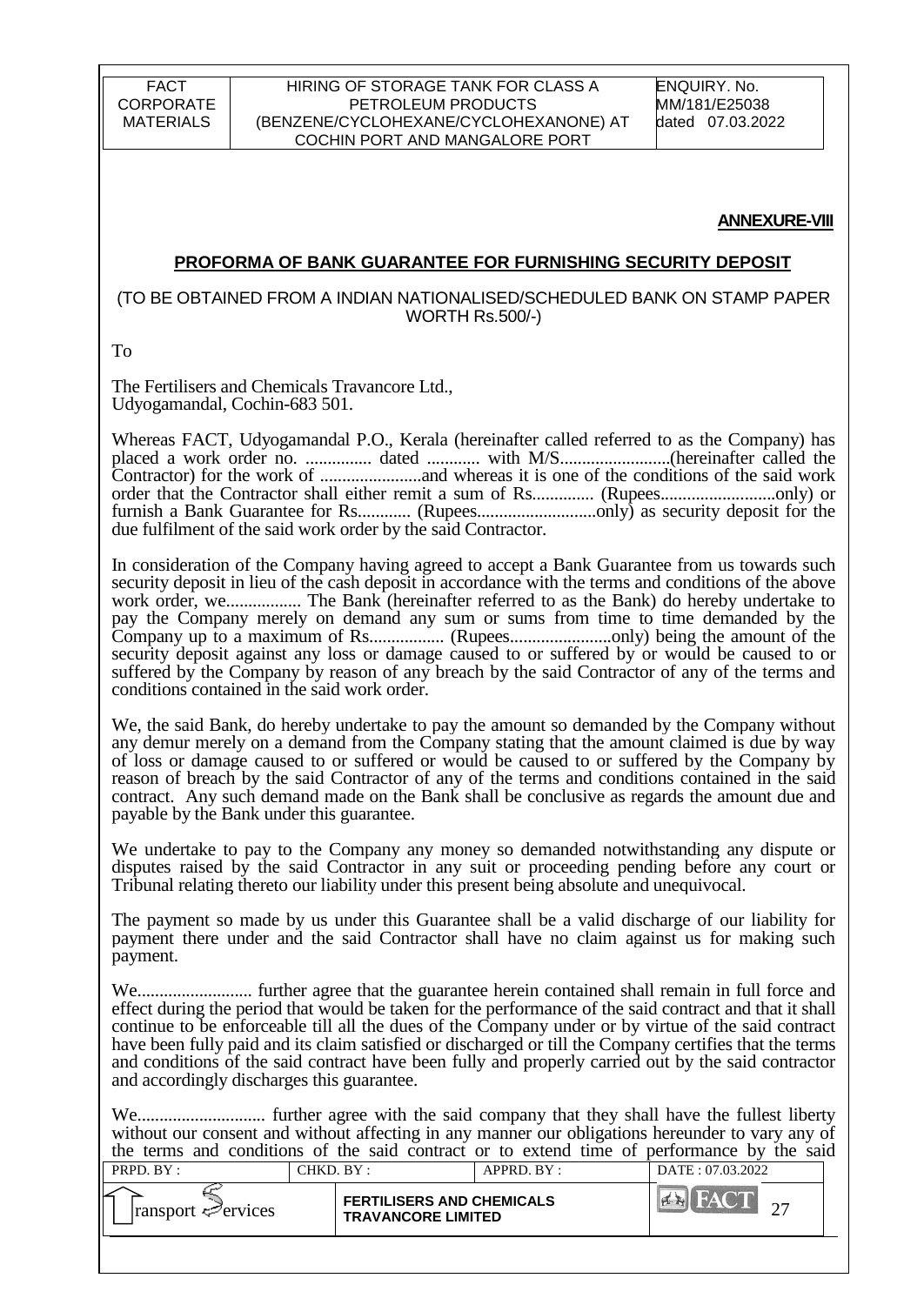#### HIRING OF STORAGE TANK FOR CLASS A PETROLEUM PRODUCTS (BENZENE/CYCLOHEXANE/CYCLOHEXANONE) AT COCHIN PORT AND MANGALORE PORT

ENQUIRY. No. MM/181/E25038 dated 07.03.2022

Contractor or to postpone for any time and from time to time any of the powers exercisable by it against the said Contractor and either to enforce or forebear from enforcing any of the terms and conditions governing the said contract or securities available to the Company and the said Bank shall not be released from its liability under these presents by any exercise by the Company of the liberty with reference to the matters aforesaid or by reason of time being given to the said Contractor or any other forbearance, act or omission on the part of the Company or any indulgence by the Company to the said Contractor or any other matter of thing whatsoever which under the law relating to sureties, but for this provision, have the effect of so relieving us.

This guarantee shall not be affected by any change in the constitution of the Bank or the Company or the said Contractor nor shall this guarantee be affected by any change in the constitution of the Company or the said Contractor by absorption with any other body or corporation and this guarantee shall be available to or enforceable by such body or corporation.

Our guarantee shall remain in force until................. Unless a claim or demand is made within six months after the expiry of the above date, all the Company"s rights under the guarantee shall be deemed as waived/forfeited and we shall be relieved and discharged from all liabilities there under. Notwithstanding anything contained hereinbefore, our liability under this guarantee shall be limited to an amount not exceeding Rs.................... (Rupees.............................. only).

Any notice by way of request, demand or otherwise hereunder may be sent by post to the Bank addressed as aforesaid and if sent by post, it shall be deemed to have been given at the time when it would be delivered in due course of post and in proving such notice when given by post, it shall be sufficient to prove that the envelope containing the notice was posted and certificate signed by an officer of the Company that the envelope was so posted shall be conclusive.

Disputes/differences, if any, relating to or arising out of this Bank Guarantee, shall be settled by courts having jurisdiction over Udyogamandal, in Kerala State, where the registered office of the company is situated and no other court shall have jurisdiction in the matter.

Any notice by way of request, demand or otherwise hereunder may be sent by post or submitted to the bank addressed as aforesaid or any local branch of the bank in Ernakulam District/ Kerala State.

We........................................ Bank lastly undertakes not to revoke this guarantee during its currency except with the previous consent of the Company in writing.

Dated this..................... day of ................................Two thousand and Twenty Two.

For (Name of Bank) :

Authorised Official :

Name

Designation :

Place:

Full address of the Branch issuing this guarantee:

| PRPD. BY:                       | $CHKD$ RY $\cdot$ |                                                               | APPRD. BY: | DATE: 07.03.2022 |  |
|---------------------------------|-------------------|---------------------------------------------------------------|------------|------------------|--|
| $\lvert$ ransport $\ll$ ervices |                   | <b>FERTILISERS AND CHEMICALS</b><br><b>TRAVANCORE LIMITED</b> |            | nς               |  |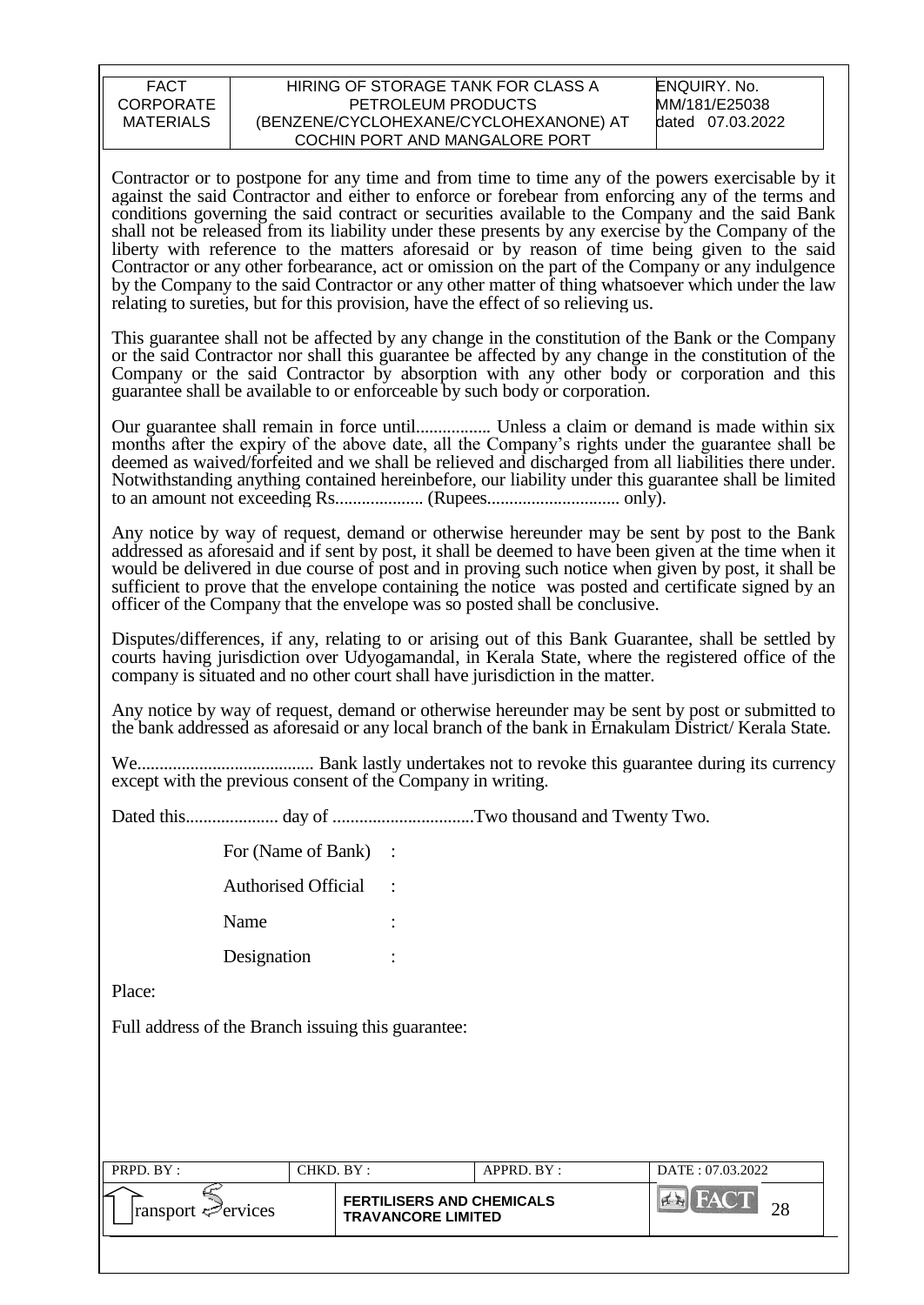ENQUIRY. No. MM/181/E25038 dated 07.03.2022

#### **ANNEXURE-IX**

#### **AGREEMENT**

(Proforma of Agreement to be executed in Rs 200/- Non Judicial stamp paper)

ARTICLES OF AGREEMENT made this day the …. Between THE FERTILISERS AND CHEMICALS TRAVANCORE LIMITED, a Company registered under the Travancore Companies ACT IV of 1114 (Malayalam Era) and having its registered office at Eloor, Udyogamandal P O Ernakulam District, Kerala State(hereinafter called the FACT) on the one part and M/s…. (hereinafter called the Contractor) which expression shall where the context so admits or applies be deemed to include their heirs, executors, administrators, successors interest and legal representatives as well) on the other part.

WHEREAS the Contractor has agreed with M/s FACT for the due performance of work as set forth in the Work Order No. dt… and accompaniments upon the terms and conditions therein mentioned as accepted vide their endorsements in the aforesaid work order.

NOW THESE PRESENT WITNESS THAT in consideration of the payments to be made by M/s FACT mentioned in the aforesaid Work Order no……….. dt……….. and accompaniments thereunto the Contractor shall duly perform the said works, fulfil and keep all conditions in the work order which will be deemed and taken to be part of this contracts as if the same had been fully set-out herein and FACT hereby agree that if the Contractor shall duly perform the said works in the manner aforesaid and observe and keep the said terms and conditions, FACT will pay to the Contractor at the time and in the manner set forth in the aforesaid work order and in the Annexure thereunto as accepted by Contractor vide his endorsement in the aforesaid work order, the amount or amounts calculated at the rate mentioned and as per terms stipulated therein as payment for the work. This agreement shall be in force up to …

THE SAID CONDITIONS shall be read and construed as forming part of this Agreement and the parties thereto will respectively abide by and submit themselves to the conditions and stipulations and perform the agreement on their parts respectively.

UPON THE TERMS AND CONDITIONS of this Agreements being fulfilled and performed to the satisfaction of Officer of the Company empowered by the Company in this behalf, the Security Deposit remitted by the Contractor or such position thereof as he may be entitled to under the said condition shall be returned to the contractor.

IN WITNESS thereof the Contractor, M/s…. and The Sr. Manager Purchase(TS) of M/s The Fertilisers and Chemicals Travancore Ltd, For and on behalf of the Company have hereunto set their hands this day and year first above written.

For

In the presence of witnesses:

1.

2.

In the presence of witnesses: for and on behalf of the Company.

| PRPD. BY:                       | CHKD. BY :-               | $APPRD$ . $BY$ :                 | DATE: 07.03.2022            |
|---------------------------------|---------------------------|----------------------------------|-----------------------------|
| $\lvert$ ransport $\ll$ ervices | <b>TRAVANCORE LIMITED</b> | <b>FERTILISERS AND CHEMICALS</b> | $\sim$ $\sim$<br>$\gamma$ Q |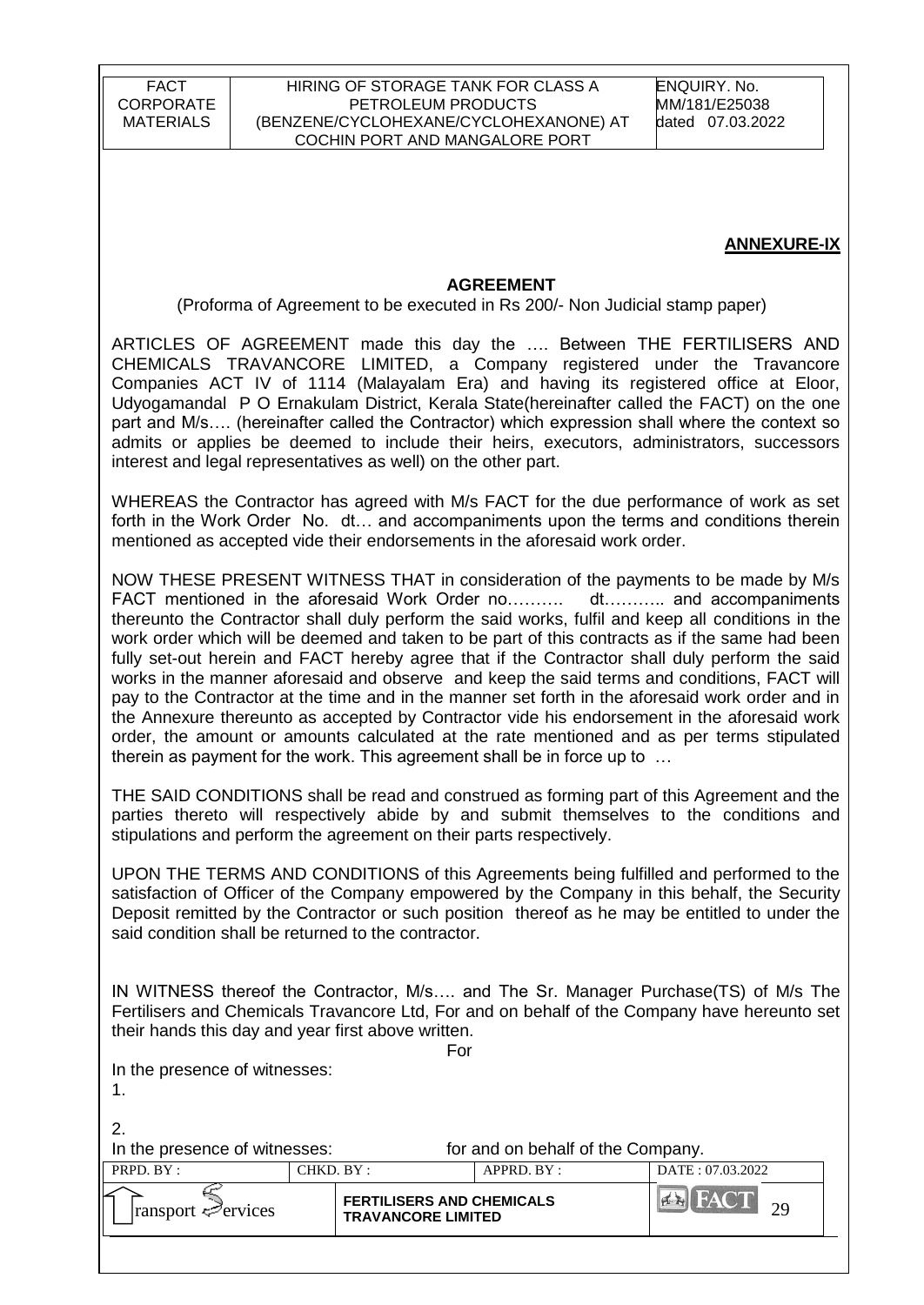**ANNEXURE -X**

1. 2.

# **INTEGRITY PACT**

(To be executed on Rs 500/- Non-judicial Stamp Paper)

## **INTEGRITY PACT**

### **Between**

The Fertilizers and Chemicals Travancore Limited (FACT), a company formed and registered under the Travancore Companies Act IX to 1114 (Companies Act, 2013) and having its registered office at Eloor, Udyogamandal-683501, Kochi, Ernakulam District, Kerala, hereinafter referred to as "The Principal".

*And* 

.................................. hereinafter referredtoas "The Bidder/ Contractor".

### **Preamble**

The Principal intends to award, under laid down organization procedures, contract/s for .......................... The Principal values full compliance with all relevant laws and regulations, and the principles of economic use of resources, and of fairness / transparency in its relations with its Bidder(s) and or/Contractor(s).

In order to achieve these goals, the Principal will appoint an Internal External Monitor (EIM), who will monitor the tender process and execution of the contact for compliance with the principle mentioned above.

## **Section 1 - Commitments of the Principal**

(1) The Principal commits itself to take all measures necessary to prevent corruption and to observe the following principles:

a) No employee of the Principal, personally or through family members, will in connection with the tender, or the execution of the contract, demand, take a promise for or accept, for self or third person, any material or immaterial benefit which the person is not legally entitled to.

b) The Principal will, during the tender process, treat all Bidder(s) with equity and reason. The Principal will in particular, before and during the tender process, provide to all Bidder(s) the same information and will not provide to any Bidder(s) confidential / additional information through which the Bidder(s) could obtain an advantage in relation to the tender process or the contract execution.

c) The Principal will exclude from the process all known prejudiced/interested persons.

PRPD. BY : CHKD. BY : APPRD. BY : DATE : 07.03.2022 (2) If the Principal obtains information on the conduct of any of its employees which is a

| ∠<br><b>FERTILISERS AND CHEMICALS</b>                        |  |
|--------------------------------------------------------------|--|
| $\lvert$ ransport $\ll$ ervices<br><b>TRAVANCORE LIMITED</b> |  |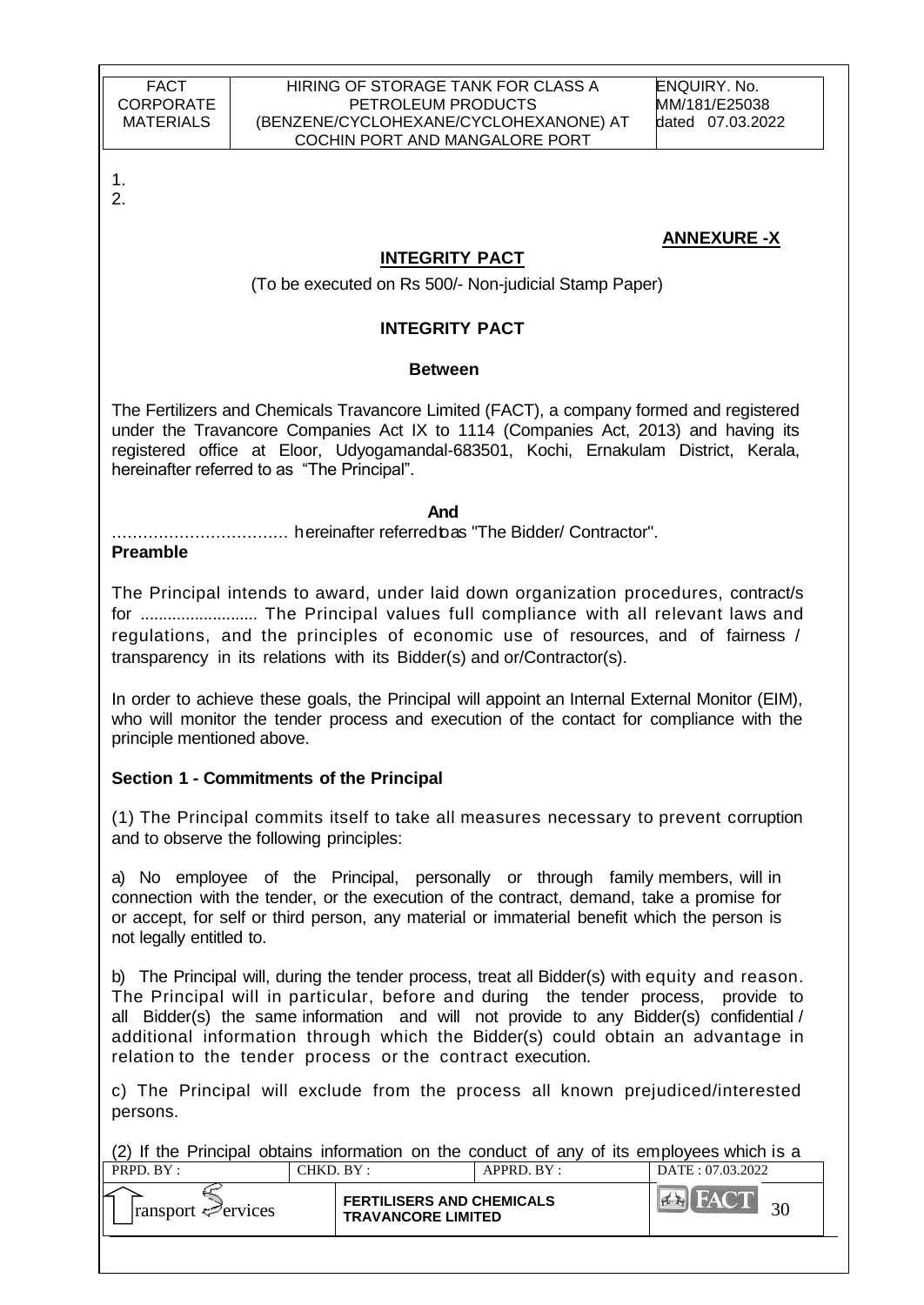criminal offence under the India Penal Code / Prevention of Corruption Act, or if there be a substantive suspicion in this regard, the Principal will inform the Vigilance Officer and in addition can initiate disciplinary actions.

### **Section 2 - Commitments of the Bidder(s) / Contractor(s)**

(1)The Bidder(s) / Contractor(s) commits themselves to take all measures necessary to prevent corruption. He commits himself to observe the following principles during his participation in the tender process and during the contract execution.

a) The Bidder(s) / Contractor(s) will not, directly or through any other person or firm, offer, promise or give to any of the Principal's employees involved in the tender process or the execution of the contract or to any third person, any material or immaterial benefit which he/she is not legally entitled to, i n order to obtain in exchange, any advantage of any kind whatsoever during the tender process or during the execution of the contract.

b) The Bidder(s) / Contractor(s) will not enter with other Bidders into any undisclosed agreement or understanding, whether formal or informal. This applies in particular to prices, specifications, certifications, subsidiary contracts, submission or non-submission of bids or any other actions to restrict competitiveness or to introduce cartelisation in the bidding process.

c) The Bidder(s) / Contractor(s) will not commit any offence under the relevant IPC/PC Act; further the Bidder(s)/ $\text{Contractor}(s)$  will not use improperly, for purposes of competition or personal gain, or pass on to others, any information or document provided by the Principal as part of the business relationship, regarding plans, technical proposals and business details, including information contained or transmitted electronically.

d) The Bidder(s) / Contractor(s) of foreign origin shall disclose the name and address of the Agents / Representatives in India, if any. Similarly, The Bidder(s) / Contractor(s) of Indian Nationality shall furnish the name and address of the foreign principals, if any. All the payments made to the India agent/representative have to be in Indian rupees only.

e) The Bidder(s) / Contractor(s) will, when presenting his bid, disclose any and all payments he has made, is committed to, or intends to make to agents, brokers or any other intermediaries in connection with the award of the contract.

(2) The Bidder(s) / Contractor(s) will not instigate third persons to commit offences outlined above or be an accessory to such offences.

### **Section 3 - Disqualification from tender process and exclusion from future contracts**

If the Bidder(s)/Contractor(s), before award or during the execution of has committed a transgression through a violation of Section 2 above or in any other form such as to

| PRPD. BY:                       | $CHKD$ $BY$ : |                                                               | APPRD. BY: | DATE: 07.03.2022 |
|---------------------------------|---------------|---------------------------------------------------------------|------------|------------------|
| $\lvert$ ransport $\ll$ ervices |               | <b>FERTILISERS AND CHEMICALS</b><br><b>TRAVANCORE LIMITED</b> |            |                  |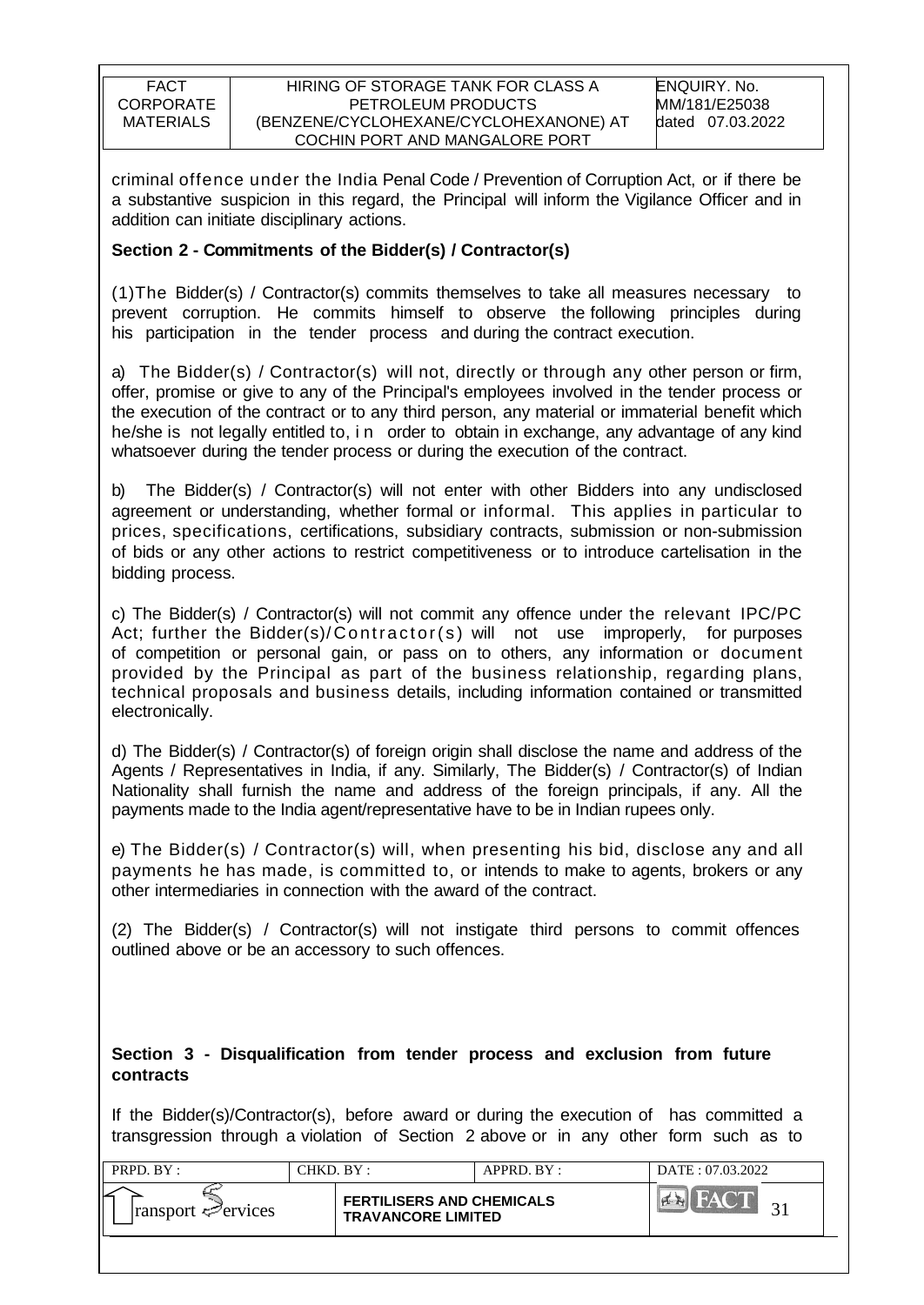put his reliability or credibility in question, the Principal is entitled to disqualify the Bidder(s)/ Contractor(s) from the tender process or to terminate the contract, if already signed, for such reason.

## **Section 4 - Compensation for Damages**

(1) If the Principal has disqualified the Bidder(s) from the tender process prior to the award according to Section 3, the Principal is entitled to demand and recover the damages equivalent to Earnest Money Deposit/Bid Security.

(2) If the Principal has terminated the contract according to Section 3, or if the Principal is entitled to terminate the contract according to Section 3, the Principal shall be entitled to demand and recover from the Contractor l iquidated damages of the contract value or the amount equivalent to Performance Bank Guarantee.

### **Section 5 - Previous Transgression**

(1) The Bidder declares that no previous transgression occurred in the last 3 years with any other Company in India conforming to the anti-corruption approach including Public Sector Enterprise in India that could justify his exclusion from the tender process.

(2) If the Bidder makes incorrect statement on this subject, he can be disqualified from the tender process and appropriate action can be taken including termination of contract, if already awarded, for such reason.

## **Section 6 - Equal treatment of all Bidders / Contractors / Subcontractors**

(1)The Bidder(s)/Contractor(s) undertakes(s) to demand from all subcontractors a commitment in conformity with this Integrity Pact, and to submit it to the Principal before contract signing.

(2)The Principal will enter into agreements with identical conditions as this one with all Bidders, Contractors/Suppliers and Subcontractors.

(3) The Principal will disqualify from the tender process all Bidders who do not sign this Pact or violate its provisions.

### **Section 7 – Criminal charges against violating Bidder(s) / Contractor(s) /Subcontractor(s)**

If the Principal obtains knowledge of conduct of a Bidder, Contractor or Subcontractor, or of an employee or a representative or an associate of a Bidder, Contractor, or Subcontractor which constitutes corruption, or if the Principal has substantive suspicion in this regard, the Principal will inform the same to the Chief Vigilance Officer.

### **Section 8 - Independent External Monitor/Monitors**

(1)The Principal appoints competent and credible Independent External Monitor for this Pact. The task of the Monitor is to review independently and objectively, whether and to what extent the parties comply with the obligations under this agreement.

| PRPD. $BY:$                     | CHKD. BY : |                                                               | APPRD. BY: | DATE: 07.03.2022 |
|---------------------------------|------------|---------------------------------------------------------------|------------|------------------|
| $\lvert$ ransport $\ll$ ervices |            | <b>FERTILISERS AND CHEMICALS</b><br><b>TRAVANCORE LIMITED</b> |            |                  |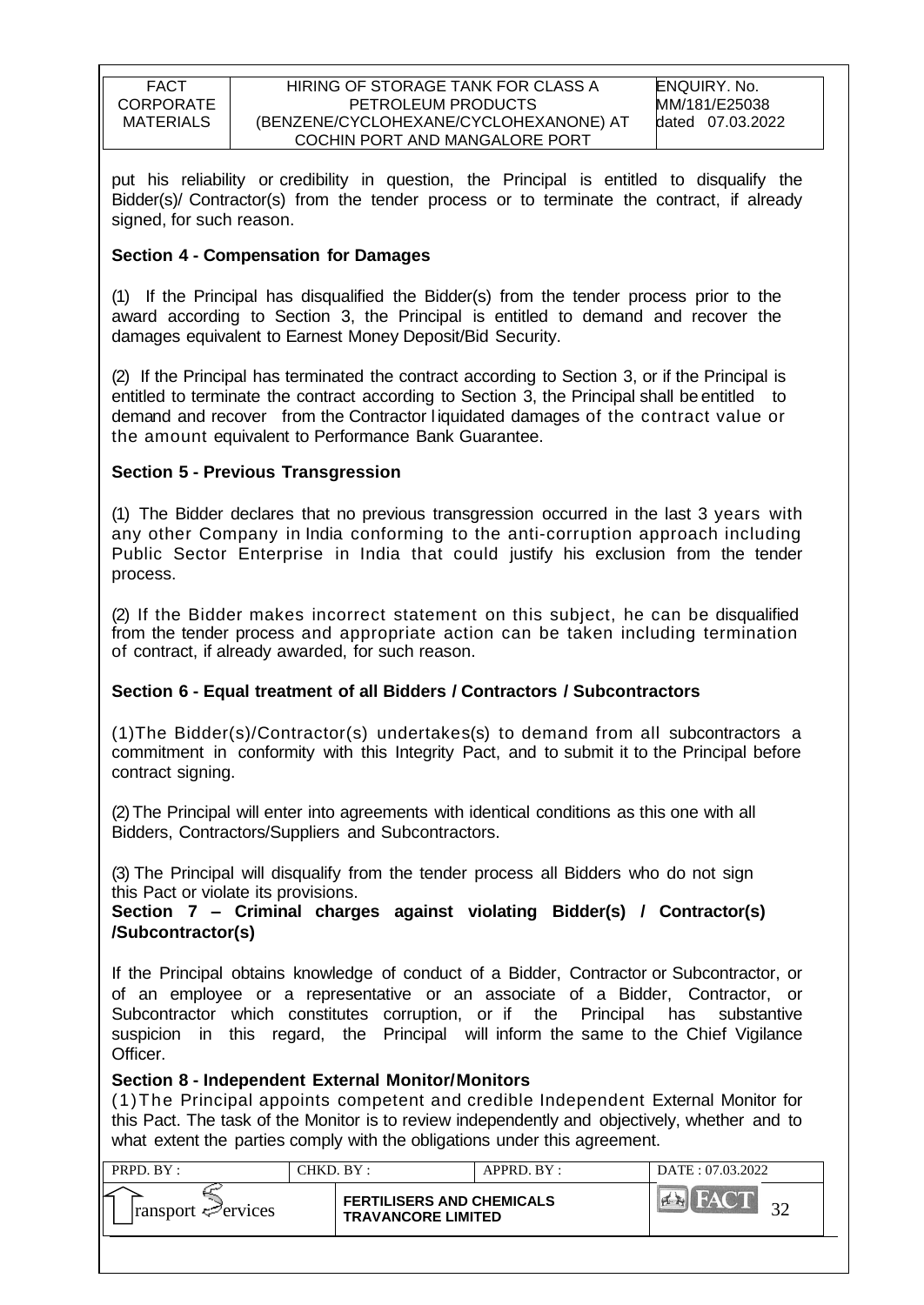(2)The Monitor is not subject to instructions by the representatives of the parties and performs his functions neutrally and independently. It will be obligatory for him to treat the obligations and document of the Bidder(s)/Contractor(s) as confidential. He reports to the Chairperson and managing Director, FACT.

(3) The Bidder(s)/Contractor(s) accepts that the Monitor has the right to access without restriction to all Project documentation of the Principal including that provided by the Contractor. The Contractor will also grant the Monitor, upon his request and demonstration of a valid interest, unrestricted and unconditional access to this project documentation. The same is applicable to Subcontractors. The Monitor is under contractual obligation to treat the information and documents of the Bidder(s)/Contractor(s)/ Subcontractor(s) with confidentially.

(4) The Principal will provide to the Monitor sufficient information about all meetings among the parties related to the Project provided such meetings could have an impact on the contractual relations between the Principal and the Contractor. The parties offer to the Monitor the option to participate in such meetings.

(5) As soon as the Monitor notices, or believes to notice, a violation of this agreement, he will so inform the Management of the Principal and request the Management to discontinue or to take corrective action, or to take other relevant action. The Monitor can in this regard submit non-binding recommendation. Beyond this, the Monitor has no right to demand from the parties that they act in a specific manner, refrain from action or tolerate action.

(6)The Monitor will submit a written report to the Chairman and Managing Director, FACT within 8 to 10 weeks from the date of reference or intimation to him by the Principal and, should the occasion arise, submit proposals for correcting problematic situations.

(7) Monitor shall be entitled to compensation on the same terms as being extended to / provided to Independent Director on FACT Board.

(8) If the M o n i t o r has reported to the Chairman and Managing Director, FACT, a substantiated suspicion of an offence under relevant IPC/PC Act, and the Chairman and Managing Director, FACT has not, within reasonable time, taken visible action to proceed against such offence or reported it to the Chief Vigilance Officer, the Monitor may also transmit this information directly to the Central Vigilance Commissioner.

(9)The word 'Monitor' would include both singular and plural.

#### **Section 9 - Pact Duration**

This Pact begins when both parties have legally signed it. It expires for the Contractor 12 months after the last payment under the contract, and for all other Bidders 6 months after the contract has been awarded.

If any claim is made / lodged during this time, the same shall be binding and continue to be valid despite the lapse of this pact as specified above, unless it is discharged / determined by the Chairman and Managing Director, FACT

| PRPD. BY:                       | CHKD. BY: |                                                               | $APPRD$ $BY:$ | DATE: 07.03.2022 |
|---------------------------------|-----------|---------------------------------------------------------------|---------------|------------------|
| $\lvert$ ransport $\ll$ ervices |           | <b>FERTILISERS AND CHEMICALS</b><br><b>TRAVANCORE LIMITED</b> |               | $\mathbb{R}^{3}$ |